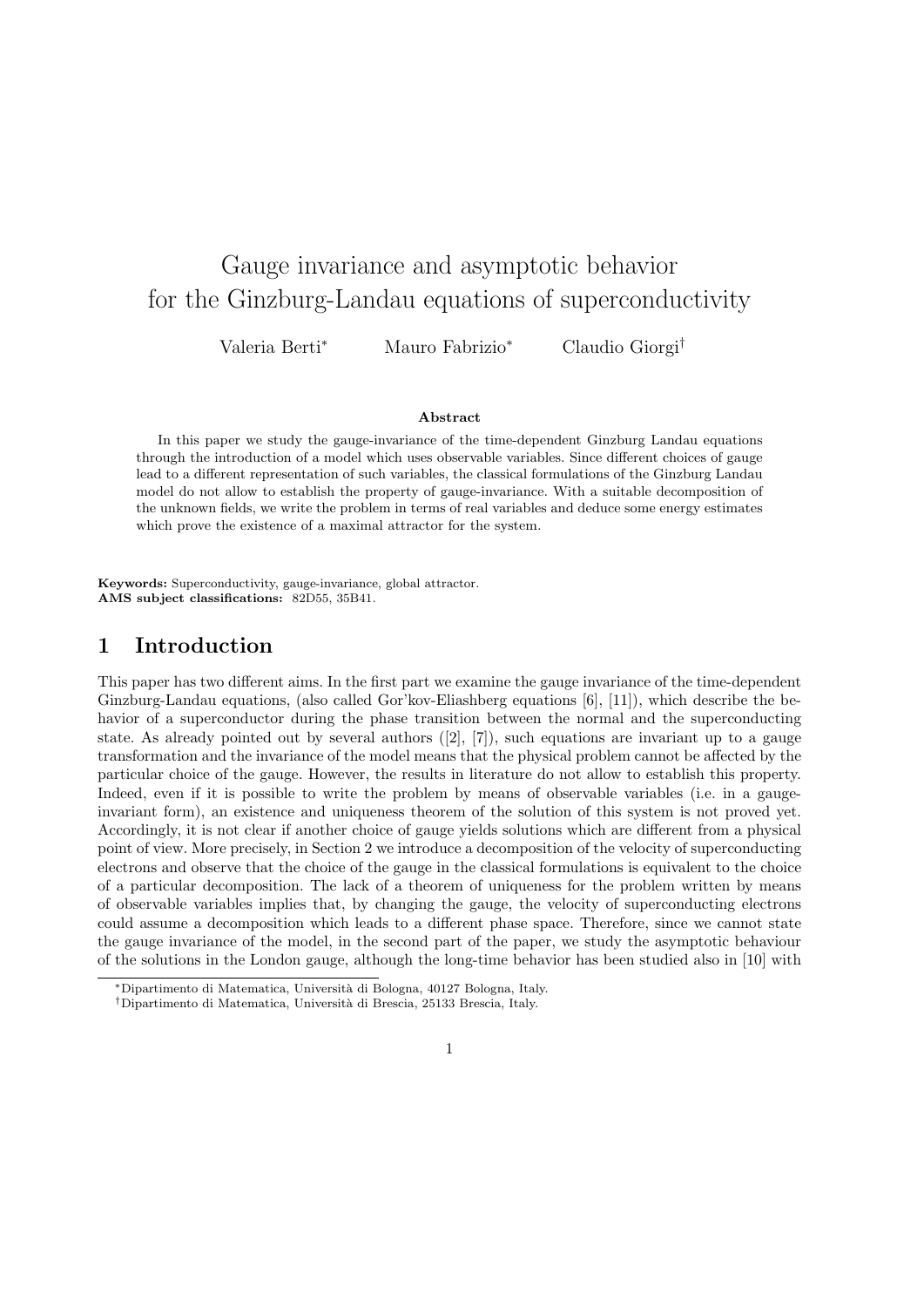the Lorentz gauge. The existence and uniqueness of the solution with the choice of London gauge has been proved in [12]. In the same paper the authors prove also the existence of the global attractor for the Ginzburg-Landau system with a technique which does not make use of energy estimates. In Section 4, we deduce some energy estimates which allow to prove the existence of the global attractor. The estimates are established for a system of real equations which is obtained by means of the decomposition of the observable variables and which is equivalent to the classical Gor'kov-Eliashberg system.

## 2 Superconductivity and gauge invariance of the Ginzburg-Landau equations

The most outstanding property of a superconductor is the complete disappearance of the electrical resistivity at some low *critical temperature*  $T_c$ , which is characteristic of the material. However, there exists a second effect which is equally meaningful. This phenomenon, called Meissner effect, is the perfect diamagnetism. In other words, the magnetic field is expelled from the superconductor, independently of whether the field is applied in the superconductive state (zero-field-cooled) or already in the normal state (field-cooled).

In the London theory [8], [9] and in the paper [4] it is assumed that the supercurrent  $\mathbf{J}_s$  inside the superconductor is related to the *magnetic field*  $\bf{H}$  by the constitutive equation

$$
\nabla \times \Lambda \mathbf{J}_s = -\mu \mathbf{H} \tag{2.1}
$$

where  $\Lambda(x)$  is a scalar coefficient characteristic of the material and  $\mu$  is the magnetic permeability. The equation (2.1) is able to describe both the effects of superconductivity, namely the complete disappearance of the electrical resistivity and the Meissner effect.

An important step in the phenomenological description of superconductivity was the Ginzburg-Landau theory ([5]), which describes the phase transition between the normal and the superconducting state.

Landau argued that this transition induces a sudden change in the symmetry of the material and suggested that the symmetry can be measured by a complex-valued parameter  $\psi$ , called order parameter. The physical meaning of  $\psi$  is specified by saying that  $f^2 = |\psi|^2$  is the number density,  $n_s$ , of superconducting electrons. Hence  $\psi = 0$  means that the material is in the normal state, i.e.  $T > T_c$ , while  $|\psi| = 1$ corresponds to the state of a perfect superconductor  $(T = 0)$ .

There must exist a relation between  $\psi$  and the absolute temperature T and this occurs through the free energy e. If the magnetic field is zero, at constant pressure and around the critical temperature  $T_c$ the free energy  $e_0$  is written as

$$
e_0 = -a(T)|\psi|^2 + b(T)|\psi|^4
$$

where higher-order terms in  $|\psi|^4$  are neglected, so that the model is valid around the critical temperature  $T_c$  for small values of  $|\psi|$ .

Suppose that the superconductor occupies a bounded domain  $\Omega$ , with regular boundary  $\partial\Omega$  and denote by **n** the unit outward normal to  $\partial\Omega$ . If a magnetic field occurs, then the free energy of the material is given by

$$
\int_{\Omega} e(\psi, T, \mathbf{H}) dx = \int_{\Omega} [e_0(\psi, T) + \mu \mathbf{H}^2 + \frac{1}{2m_*} | -i\hbar \nabla \psi - e_* \mathbf{A} \psi |^2] dx - \int_{\partial \Omega} \mathbf{A} \times \mathbf{H}_{ex} \cdot \mathbf{n} da \tag{2.2}
$$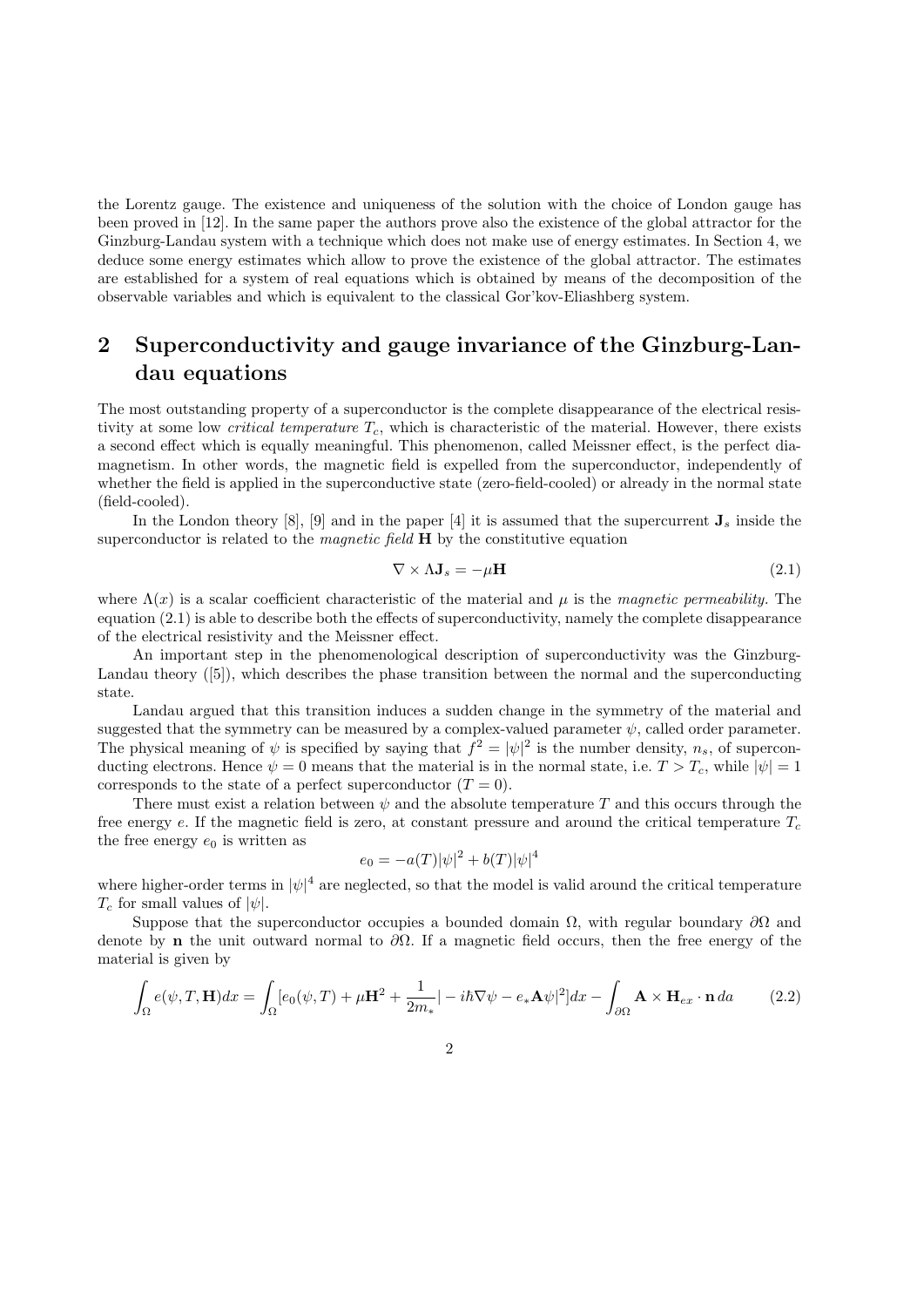where  $m_*$  is the mass of the superelectron and  $e_*$  is its effective charge, **A** is the vector potential related to H and  $\hbar$  is Planck's constant. The vector  $H_{ex}$  represents the external magnetic field on the boundary ∂Ω and we suppose  $\nabla \times \mathbf{H}_{ex} = \mathbf{0}$ .

The generalization of the Ginzburg-Landau theory to the evolution problem was analyzed by Schmid [11], Gor'kov and Eliashberg [6] in the context of the BCS theory of superconductivity. Now the total current density **J** is given by  $\mathbf{J} = \mathbf{J}_s + \mathbf{J}_n$ , where  $\mathbf{J}_n$  obeys the Ohm's law

$$
\mathbf{J}_n = \sigma \mathbf{E},
$$

while the supercurrent  $J_s$  satisfies the London equation (2.1). In order to describe the physical state of the evolution system, Gor'kov and Eliashberg consider three variables, the wave function  $\psi$ , the vector and scalar potential A and  $\phi$ , which are related to the electrical and magnetic fields E, H by means of the equations

$$
\mathbf{E} = -\frac{\partial \mathbf{A}}{\partial t} + \nabla \phi \quad , \qquad \mu \mathbf{H} = \nabla \times \mathbf{A} \tag{2.3}
$$

The evolution model of superconductivity is governed by the differential system  $([6], [11])$ 

$$
\gamma(\frac{\partial \psi}{\partial t} - i\frac{e_*}{\hbar} \phi \psi) = -\frac{1}{2m_*} (i\hbar \nabla + e_* \mathbf{A})^2 \psi + \alpha \psi - \beta |\psi|^2 \psi \tag{2.4}
$$

$$
\sigma(\frac{\partial \mathbf{A}}{\partial t} - \nabla \phi) = -\frac{1}{\mu} \nabla \times \nabla \times \mathbf{A} + \mathbf{J}_s
$$
\n(2.5)

with

$$
\mathbf{J}_s = -\frac{i\hbar e_*}{2m_*} (\psi^* \nabla \psi - \psi \nabla \psi^*) - \frac{e_*^2}{m_*} |\psi|^2 \mathbf{A}
$$
 (2.6)

and  $\gamma$  a suitable coefficient representing a relaxation time. The associated boundary conditions are given by

$$
(i\hbar \nabla + e_{*} \mathbf{A}) \psi \cdot \mathbf{n}|_{\partial \Omega} = 0 \quad , \quad (\nabla \times \mathbf{A}) \times \mathbf{n}|_{\partial \Omega} = \mu \mathbf{H}_{ex} \times \mathbf{n} \tag{2.7}
$$

The system  $(2.4)-(2.6)$  must be invariant under a gauge transformation

$$
(\psi, \mathbf{A}, \phi) \longleftrightarrow (\psi e^{i\frac{e_{*}}{\hbar}\chi}, \mathbf{A} + \nabla\chi, \phi - \dot{\chi})
$$
\n(2.8)

where the gauge  $\chi$  can be any smooth scalar function of  $(x, t)$ .

Various gauges have been considered ([2], [7], [12], [15]). In the London gauge,  $\chi$  is chosen so that  $\nabla \cdot$  $\mathbf{A} = 0$ ,  $\mathbf{A} \cdot \mathbf{n}|_{\partial\Omega} = 0$ . In the Lorentz gauge we have  $\phi = -\frac{1}{\mu\sigma} \nabla \cdot \mathbf{A}$  and the boundary condition  $\mathbf{A} \cdot \mathbf{n}|_{\partial\Omega} =$ 0. Finally, in the zero electrical potential gauge we have  $\phi = 0$ . It is not possible to have both  $\phi = 0$ , and the London gauge simultaneously.

The gauge invariance of the system  $(2.4)-(2.6)$  has been stated in many papers, where it is emphasized that the choice of the gauge is technical and does not affect the physical meaning of the solutions. We will show that this problem is still open. To this aim, we observe that the system  $(2.4)-(2.6)$  can be written by means of the observable variables  $f, J_s, H, E$ , which are necessarily independent by the choice of the gauge. Indeed from  $(2.4)$  we deduce the equation  $([3])$ 

$$
\gamma \frac{\partial f}{\partial t} = \frac{\hbar^2}{2m_*} \Delta f - \left(\frac{e_*^2}{2m_*}\right)^{-1} \mathbf{J}_s^2 f^{-1} + \alpha f - \beta f^3 \tag{2.9}
$$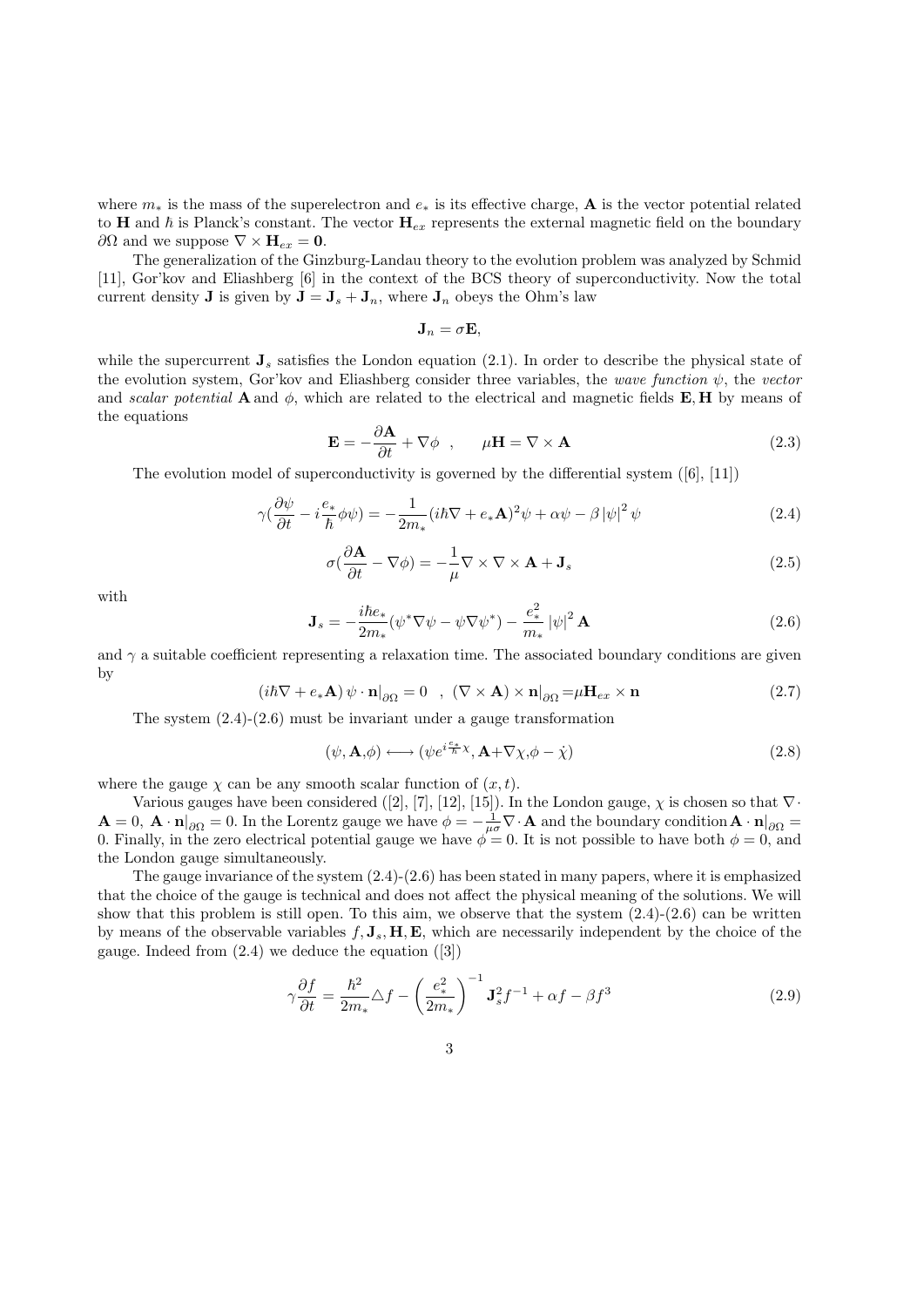and in view of (2.6) we obtain London's equation

$$
\nabla \times \Lambda(f) \mathbf{J}_s = -\mu \mathbf{H} \tag{2.10}
$$

where  $\Lambda(f) = \frac{2m_*}{e_*^2} f^{-2}$ .

Equation (2.5) is essentially Ampere's law

$$
\nabla \times \mathbf{H} = \mathbf{J}_s + \mathbf{J}_n + \varepsilon \frac{\partial \mathbf{E}}{\partial t}
$$

when  $\frac{\partial \mathbf{E}}{\partial t}$  is supposed negligible, namely when we consider the quasi-steady approximation.

Finally, by substituting the relation (2.10) in Maxwell equation

$$
\nabla \times \mathbf{E} = -\mu \frac{\partial \mathbf{H}}{\partial t}
$$
 (2.11)

we have

$$
\frac{\partial \Lambda(f) \mathbf{J}_s}{\partial t} = \mathbf{E} - \nabla \phi_s \tag{2.12}
$$

where  $\phi_s(x,t)$  is a smooth scalar function. The equation (2.12) corresponds to the Euler equation for a non-viscous electronic liquid (see [9], pag. 59) "where  $\phi_s$  is the thermodynamic potential per electron; a function, in particular, of the concentrations of the superelectrons".

In order to obtain the complete equivalence with the problem  $(2.4)-(2.6)$ , "the pressure"  $\phi_s$  has to be related to the  $\nabla \cdot \mathbf{E}$  by means of the identity ([1])

$$
\phi_s = \frac{\hbar^2 \sigma}{2m_* \gamma} \Lambda(f) \nabla \cdot \mathbf{E}
$$
\n(2.13)

Hence, in the quasi-steady approximation, equations (2.9)-(2.12) can be written also in the new form

$$
\gamma \frac{\partial f}{\partial t} = \frac{\hbar^2}{2m_*} \Delta f - \frac{e_*^2}{2m_*} \mathbf{p}_s^2 f + \alpha f - \beta f^3 \tag{2.14}
$$

$$
\frac{1}{\mu} \nabla \times \nabla \times \mathbf{p}_s + \Lambda^{-1}(f) \mathbf{p}_s + \sigma \mathbf{E} = 0
$$
\n(2.15)

$$
\mathbf{E} = \frac{\partial \mathbf{p}_s}{\partial t} + \nabla \phi_s
$$

where  $\mathbf{p}_s = \Lambda(f) \mathbf{J}_s$  denotes the velocity of superelectrons.

Moreover by means of  $(2.13)$  and  $(2.15)$ , we get

$$
\nabla \cdot (\Lambda^{-1}(f)\mathbf{p}_s) = -\sigma \nabla \cdot \mathbf{E} = -\frac{2m_*\gamma}{\hbar^2} \Lambda^{-1}(f)\phi_s \tag{2.16}
$$

Concerning the boundary conditions, we assume

$$
\mathbf{E} \cdot \mathbf{n}|_{\partial \Omega} = 0 \tag{2.17}
$$

$$
4\,
$$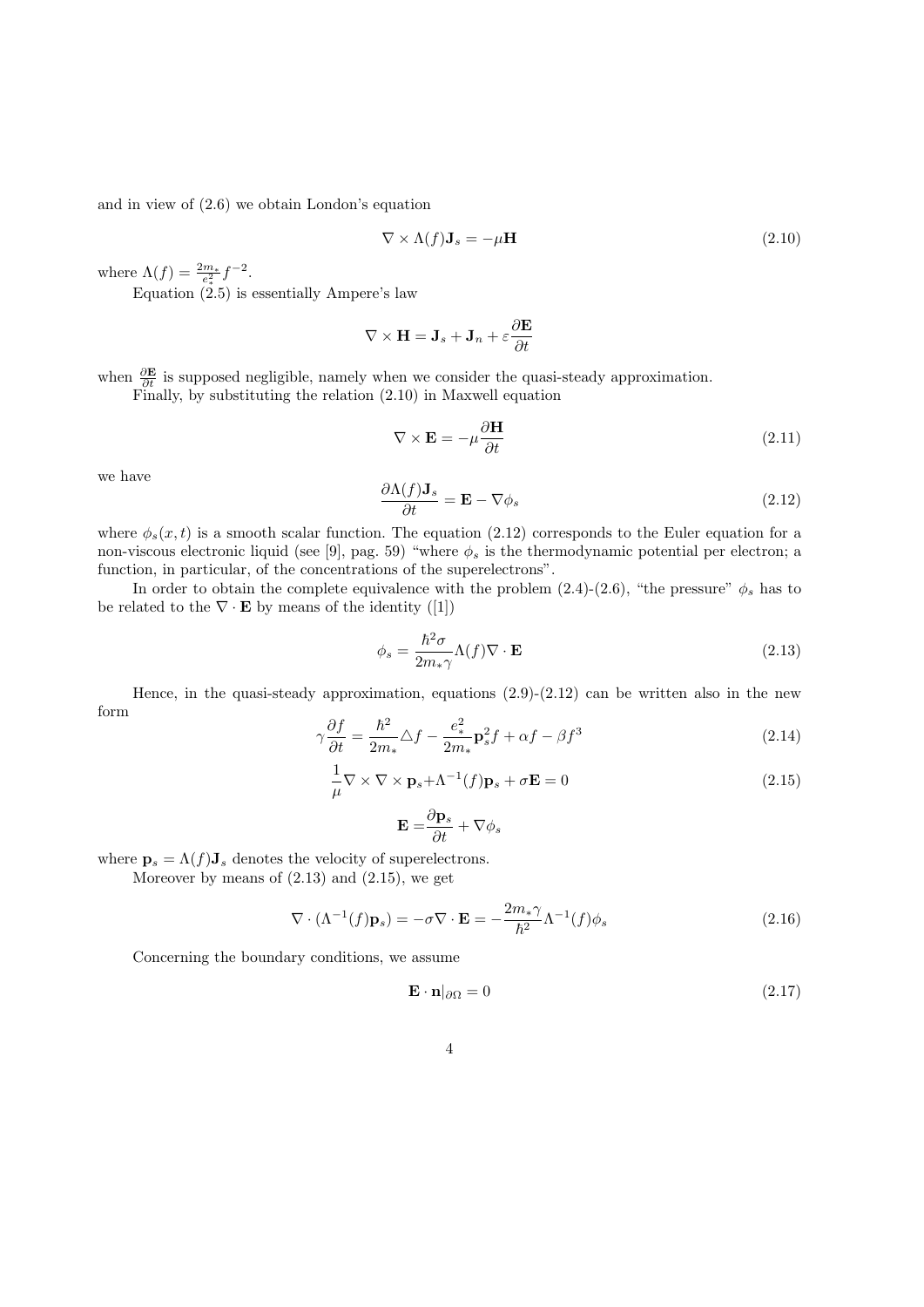Together with the conditions (2.7), the previous relation yields

$$
\nabla f \cdot \mathbf{n}|_{\partial\Omega} = 0 \,, \quad (\nabla \times \mathbf{p}_s) \times \mathbf{n}|_{\partial\Omega} = -\mu \mathbf{H}_{ex} \times \mathbf{n} \,, \quad f \mathbf{p}_s \cdot \mathbf{n}|_{\partial\Omega} = 0, \ f \nabla \phi_s \cdot \mathbf{n}|_{\partial\Omega} = 0 \tag{2.18}
$$

The equivalence between the systems  $(2.4)-(2.7)$  and  $(2.14)-(2.18)$  holds only if we consider regular solutions. Concerning the weak solutions, we observe that the two different representations could lead to set the problem in different functional spaces. In order to examine such equivalence we will show how it is possible to obtain the original system  $(2.4)-(2.6)$  starting from the real equations  $(2.14)-(2.16)$ . The method we will follow will be able to exploit the physical meaning of the choice of gauge.

The main assumption for this procedure is the decomposition of the velocity  $\mathbf{p}_s$  in the form<sup>1</sup>

$$
\mathbf{p}_s = -\mathbf{A} + \nabla \theta \tag{2.19}
$$

where  $\theta$  is an arbitrary scalar field and **A** satisfies the relations (2.3).

The system  $(2.14)-(2.16)$  can be written in non dimensional form as

$$
\dot{f} - \frac{1}{k^2} \triangle f + (f^2 - 1)f + f|\mathbf{p}_s|^2 = 0,
$$
\n(2.20)

$$
\eta(\dot{\mathbf{p}}_s + \nabla \phi_s) + \nabla \times \nabla \times \mathbf{p}_s + f^2 \mathbf{p}_s = 0 \tag{2.21}
$$

$$
k^2 f \phi_s + f \nabla \cdot \mathbf{p}_s + 2 \nabla f \cdot \mathbf{p}_s = 0 \tag{2.22}
$$

and, by using (2.19), we get

$$
\dot{f} - \frac{1}{k^2} \triangle f + (f^2 - 1)f + f|\mathbf{A} - \nabla\theta|^2 = 0,
$$
\n(2.23)

$$
\eta(\dot{\mathbf{A}} - \nabla \phi) + \nabla \times \nabla \times \mathbf{A} + f^2(\mathbf{A} - \nabla \theta) = 0
$$
\n(2.24)

$$
k^{2} f(\dot{\theta} - \phi) + f \nabla \cdot (\mathbf{A} - \nabla \theta) + 2 \nabla f \cdot (\mathbf{A} - \nabla \theta) = 0
$$
\n(2.25)

where

$$
\phi = \dot{\theta} + \phi_s \,,\tag{2.26}
$$

By means of the decomposition (2.19) we obtain the original Gor'kov-Eliashberg system

$$
\dot{\psi} - ik\phi\psi + \left(\frac{i}{k}\nabla + \mathbf{A}\right)^2 \psi - (1 - |\psi|^2)\psi = 0
$$
\n(2.27)

$$
\eta(\dot{\mathbf{A}} - \nabla\phi) + \nabla\times\nabla\times\mathbf{A} = -\frac{i}{2} \left[ \psi^*(\nabla\psi - i\mathbf{A}\psi) - \psi(\nabla\psi^* + i\mathbf{A}\psi^*) \right]
$$
(2.28)

In fact, if we put

$$
\psi = f \, e^{ik\theta}
$$

then by  $(2.23)$ ,  $(2.25)$  we have  $(2.27)$  and by  $(2.24)$  we obtain  $(2.28)$ . Therefore the systems  $(2.27)-(2.28)$ ,  $(2.20)-(2.22)$  and  $(2.23)-(2.25)$  are formally equivalent.

<sup>&</sup>lt;sup>1</sup>In order to simplify our notations, hereafter we consider the Ginzburg-Landau equations in a non dimensional form. Moreover we denote by a superimposed dot the partial derivative with respect to the variable  $t$ .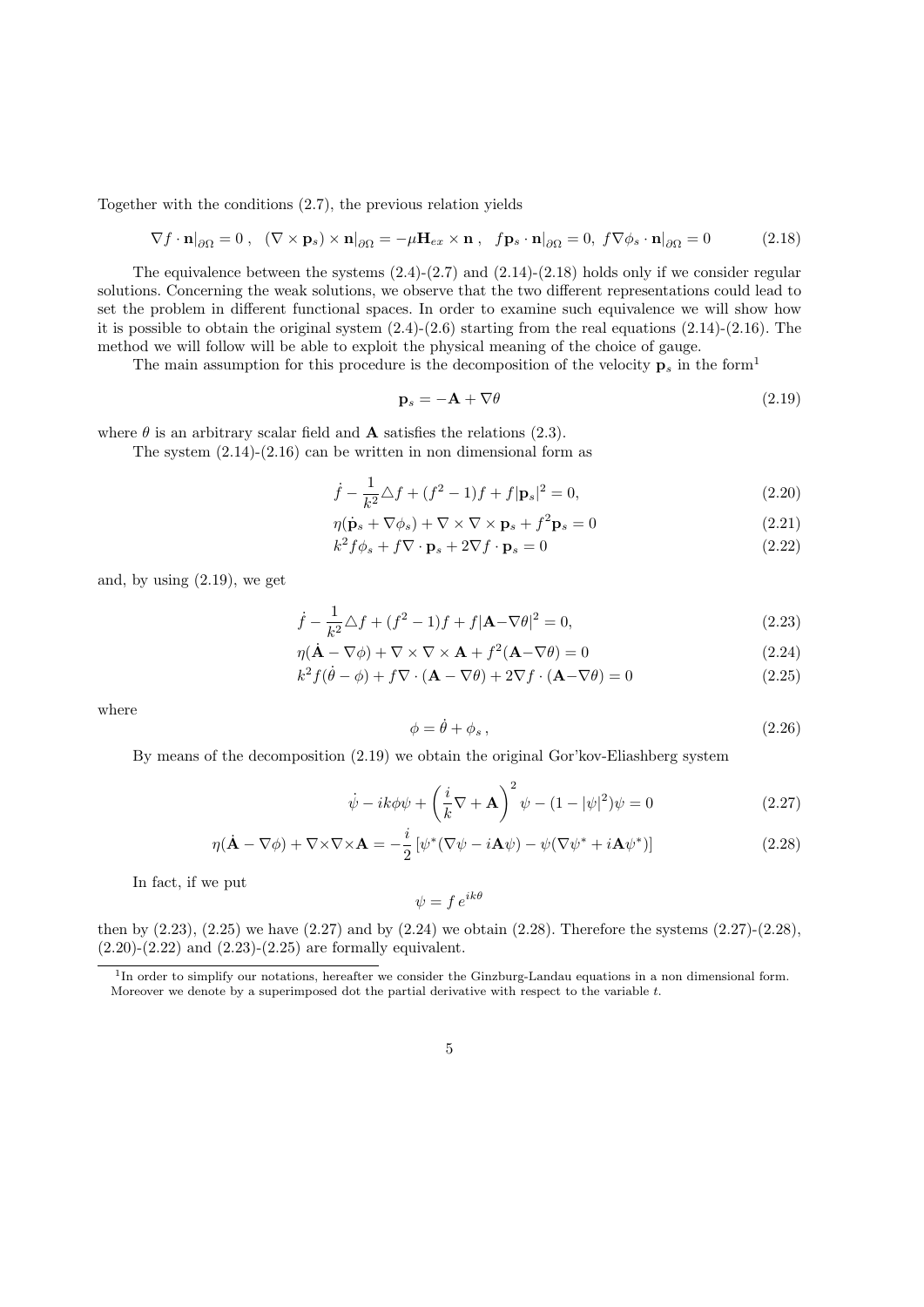From a physical point of view, the representation  $(2.19)$  means that  $\mathbf{p}_s$  is decomposed as the sum of an irrotational field and a vector A, whose definition depends on the choice of the gauge. For instance, if we consider London gauge,  $\bf{A}$  will be a solenoidal field. Accordingly, the decomposition (2.19) is not unique. In order to obtain the uniqueness of the solution, we need to choose a decomposition for  $\mathbf{p}_s$ , which corresponds to fix the gauge in the classical Gor'kov-Eliashberg system. Hence the properties of the vector  $\mathbf{p}_s$  could change when we choose a differnt gauge. As already pointed out in the Introduction, the invariance up to gauge transformations can be estabilished once we have proved an existence and uniqueness theorem for the system  $(2.20)-(2.22)$  with appropriate initial and boundary conditions. In this way the solution of the problem cannot be affected by the choice of the decomposition (2.19). Unfortunately, such a result seems not to have been proved in literature. Thus, the gauge invariance of the Ginzburg-Landau model remains an open problem.

For this reason, in the following we will perform a choice of the decomposition (2.19), namely we will suppose

$$
\nabla \cdot \mathbf{A} = 0, \qquad \mathbf{A} \cdot \mathbf{n}|_{\partial \Omega} = 0 \qquad \int_{\Omega} \phi dx = 0 \tag{2.29}
$$

Accordingly, we restrict our attention to the system

$$
\dot{f} - \frac{1}{k^2} \Delta f + (f^2 - 1)f + f|\mathbf{A} - \nabla\theta|^2 = 0,
$$
\n(2.30)

$$
\eta(\dot{\mathbf{A}} - \nabla\phi) + \nabla \times \nabla \times \mathbf{A} + f^2(\mathbf{A} - \nabla\theta) = 0
$$
\n(2.31)

$$
k^{2} f(\dot{\theta} - \phi) + f \nabla \cdot (\mathbf{A} - \nabla \theta) + 2 \nabla f \cdot (\mathbf{A} - \nabla \theta) = 0,
$$
\n(2.32)

and associate the corresponding boundary conditions

$$
\nabla f \cdot \mathbf{n}|_{\partial\Omega} = 0 \ , (\nabla \times \mathbf{A}) \times \mathbf{n}|_{\partial\Omega} = \mathbf{H}_{ex} \times \mathbf{n} \ , f \nabla \theta \cdot \mathbf{n}|_{\partial\Omega} = 0, \ \nabla \phi \cdot \mathbf{n}|_{\partial\Omega} = 0 \tag{2.33}
$$

Moreover, by taking the divergence of  $(2.31)$  and using  $(2.29)_1$ , we obtain the following equation

$$
\eta \triangle \phi - \nabla \cdot [f^2(\mathbf{A} - \nabla \theta)] = 0 \tag{2.34}
$$

Hence, the equation (2.32) yields

$$
\eta \triangle \phi + k^2 f^2 (\dot{\theta} - \phi) = 0 \tag{2.35}
$$

#### 3 Existence, uniqueness and properties of solutions

With different choices of gauge, existence and uniqueness results have been proved for the system  $(2.27)$ -(2.28) with the initial and boundary conditions

$$
\psi(x,0) = \psi_0(x), \qquad \mathbf{A}(x,0) = \mathbf{A}_0(x),
$$
\n(3.1)

$$
\nabla \psi \cdot \mathbf{n}|_{\partial \Omega} = 0 \qquad (\nabla \times \mathbf{A}) \times \mathbf{n}|_{\partial \Omega} = -\mathbf{H}_{ex} \times \mathbf{n}|_{\partial \Omega} \tag{3.2}
$$

$$
\mathbf{A} \cdot \mathbf{n}|_{\partial \Omega} = 0, \qquad \nabla \phi \cdot \mathbf{n}|_{\partial \Omega} = 0 \tag{3.3}
$$

We recall here some results proved in [12] and [14] which make use of London gauge. In order to obtain a precise formulation of the problem we introduce the following functional space

$$
\mathbf{V}_0 = \{ \mathbf{A} \in H^1(\Omega) : \nabla \cdot \mathbf{A} = 0, \ \mathbf{A} \cdot \mathbf{n} |_{\partial \Omega} = 0 \}
$$

6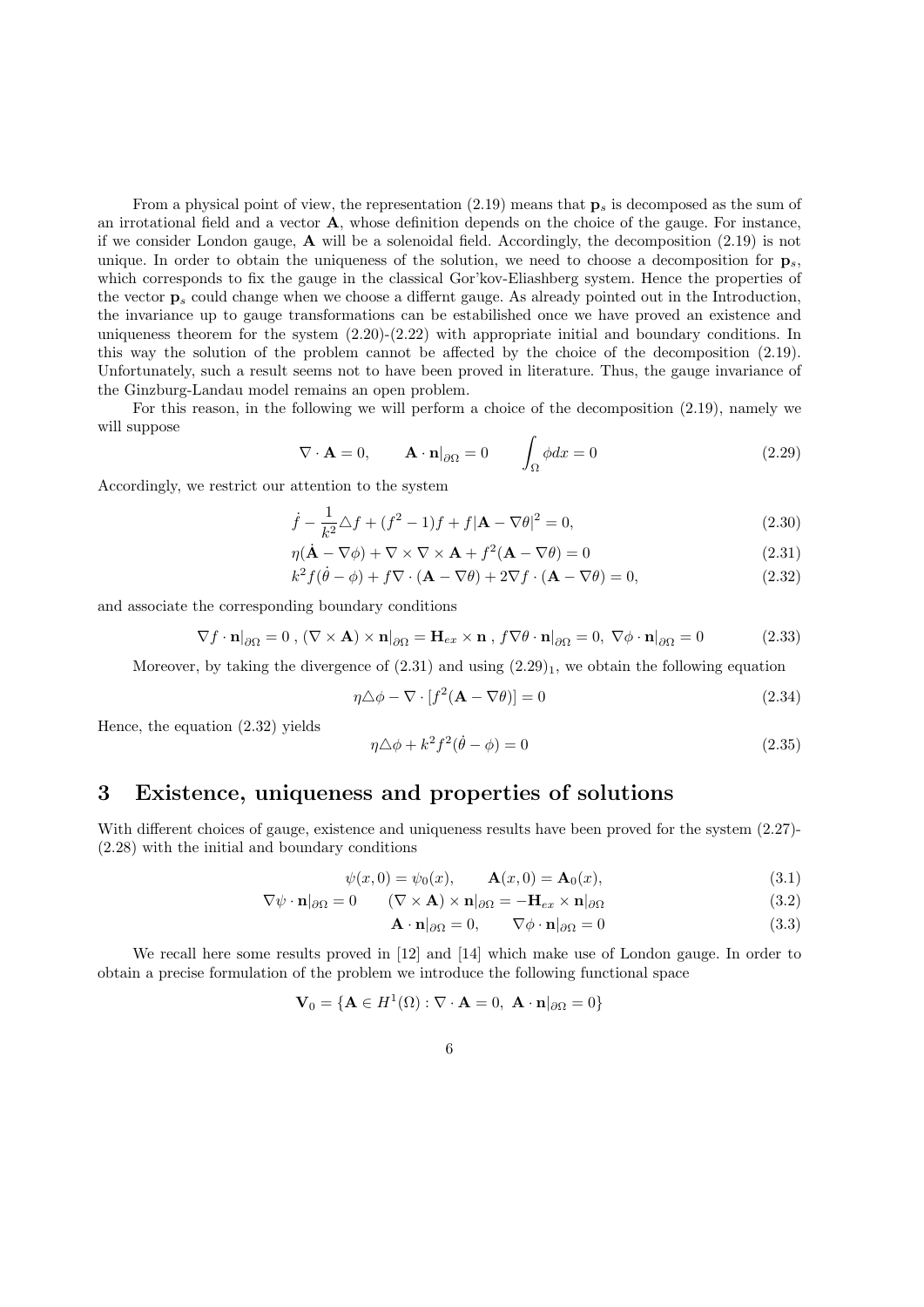Moreover we denote by  $\|\cdot\|_p$  and  $\|\cdot\|_{H^s}$  the norms in  $L^p(\Omega)$  and  $H^s(\Omega)$  respectively. For each  $\mathbf{A} \in \mathbf{V}_0$ , the inequalities

$$
\|\mathbf{A}\|_{H^1} \leq K_1 \|\nabla \times \mathbf{A}\|_2 \tag{3.4}
$$

$$
\|\mathbf{A}\|_{H^{1/2}(\partial\Omega)} \leq K_2 \|\nabla \times \mathbf{A}\|_2 \tag{3.5}
$$

hold with  $K_1, K_2$  positive constants depending on the domain  $\Omega$ .

The following theorem, proved in [12], ensures the well posedness of the problem.

**Theorem 3.1** If  $(\psi_0, \mathbf{A}_0) \in H^1(\Omega) \times \mathbf{V}_0$ , there exists a unique solution  $(\psi, \mathbf{A})$  of the problem (2.27)-(2.28) with boundary and initial conditions (3.1)-(3.3) such that  $\psi \in L^2(0,T;H^2(\Omega)) \cap C(0,T;H^1(\Omega)),$  $A \in L^2(0, T; V_0 \cap H^2(\Omega)) \cap C(0, T; V_0).$ 

In view of the equivalence between the systems  $(2.27)-(2.28)$  and  $(2.30)-(2.32)$ , we can obtain an existence and uniqueness theorem for the problem  $(2.27)-(3.3)$ , by writing the functional spaces of the Theorem 3.1 in terms of the variables  $f, \nabla \theta, \mathbf{A}, \phi$ .

We conclude this section by showing a property of the solutions of the Ginzburg-Landau equations, which will be useful for the proof of the estimates in the following section.

**Proposition 3.1** If  $(f, \mathbf{p}_s, \phi_s)$  is a solution such that  $f_0(x)^2 \leq 1$  almost everywhere in  $\Omega$ , then  $f(x, t)^2 \leq$ 1 *a.e.* in  $\Omega \times [0, T]$ .

By multiplying the equation  $(2.20)$  by f we obtain

$$
\frac{\partial}{\partial t}\frac{1}{2}f^2 + \frac{1}{k^2}|\nabla f|^2 - \frac{1}{2k^2}\triangle f^2 + (f^2 - 1)^2 + (f^2 - 1) + f^2 \mathbf{p}_s^2 = 0,
$$

so that

$$
\frac{\partial}{\partial t}(f^2 - 1) - \frac{1}{k^2}\triangle(f^2 - 1) + 2(f^2 - 1) \le 0,
$$

Now let us multiply the previous inequality by  $h = (f^2 - 1)_+ = \max\{f^2 - 1, 0\}$ . In this way we deduce

$$
\frac{\partial}{\partial t} \frac{1}{2} h^2 - \frac{1}{k^2} h \triangle h + 2h^2 \le 0,
$$

Hence, by integrating on  $\Omega$ , we obtain

$$
\frac{\partial}{\partial t} \frac{1}{2} ||h||_2^2 + \frac{1}{k^2} ||\nabla h||_2^2 + 2||h||_2^2 \le 0,
$$

The assumption  $f_0(x)^2 \leq 1$ , allows to conclude that

$$
\frac{1}{2}||h||_2^2 + \int_0^t \left[\frac{1}{k^2}||\nabla h||_2^2 + 2||h||_2^2\right]d\tau \le 0,
$$

for each  $t \in [0, T]$ , so that  $f^2 \leq 1$  almost everywhere in  $\Omega \times [0, T]$ .

 $\Box$ 

$$
\phantom{00}7
$$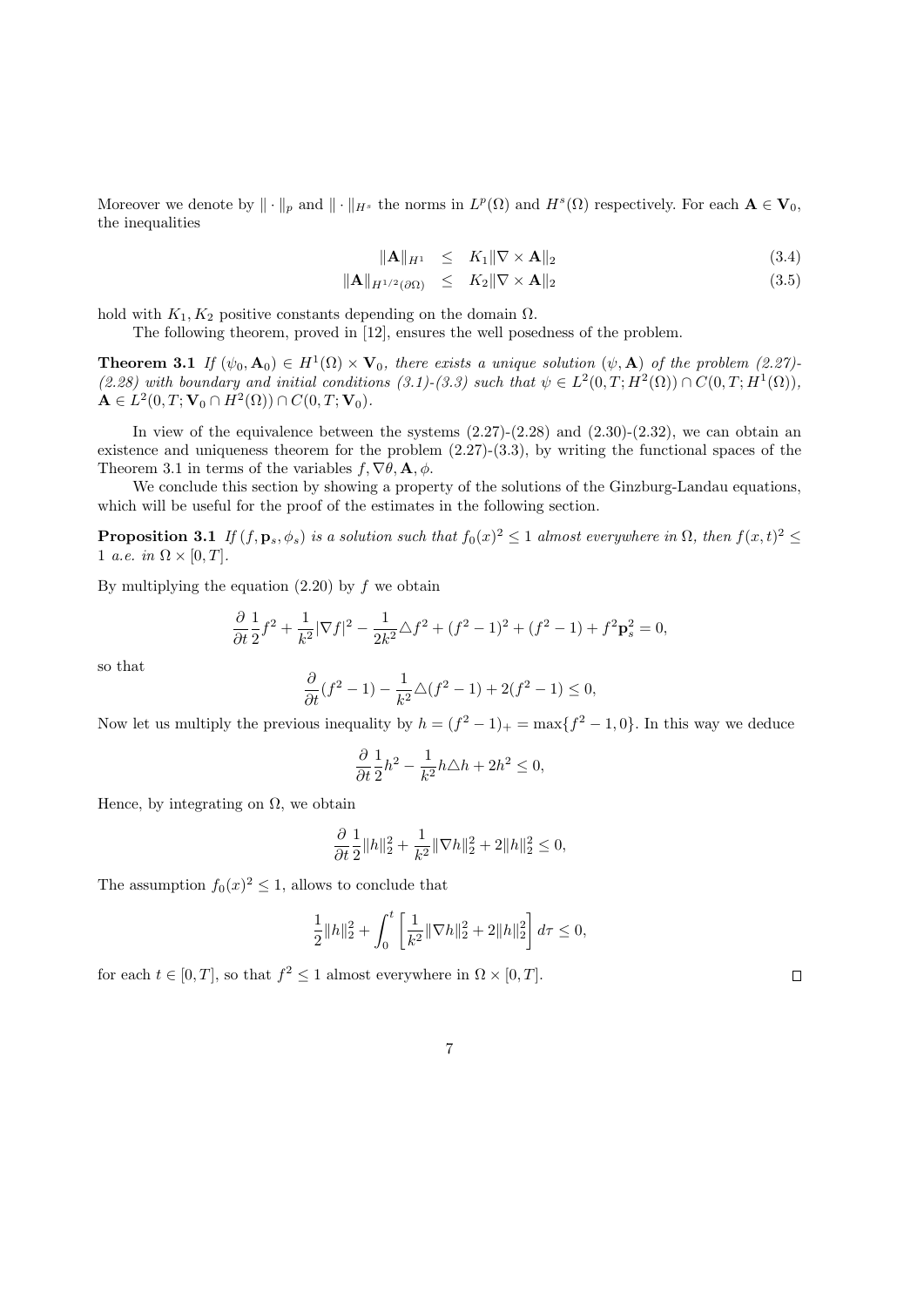#### 4 Energy estimates

In this section we examine the asymptotic behavior of the solution of the Ginzburg-Landau system. To this end, we will define an energy functional  $\mathcal{E}_0$  and prove the inequality which guarantees the existence of an absorbing set for the system. Let

$$
\mathcal{E}_0(f, \mathbf{p}_s) = \frac{1}{2} \int_{\Omega} \left[ \frac{1}{k^2} |\nabla f|^2 + \frac{1}{2} (f^2 - 1)^2 + |\nabla \times \mathbf{p}_s|^2 + f^2 |\mathbf{p}_s|^2 \right] dx \tag{4.1}
$$

the energy associated to the system  $(2.20)-(2.22)$ . By means of the decomposition  $(2.19)$  we can express the energy functional (4.1) in terms of the variables  $(f, \nabla \theta, \mathbf{A})$ , namely

$$
\mathcal{E}_0(f, \nabla \theta, \mathbf{A}) = \frac{1}{2} \int_{\Omega} \left[ \frac{1}{k^2} |\nabla f|^2 + \frac{1}{2} (f^2 - 1)^2 + |\nabla \times \mathbf{A}|^2 + f^2 |\mathbf{A} - \nabla \theta|^2 \right] dx
$$

Moreover, we observe that  $\mathcal{E}_0$  can be written as a function of the variables  $(\psi, \mathbf{A})$  in the form

$$
\mathcal{E}_0(\psi, \mathbf{A}) = \frac{1}{2} \int_{\Omega} \left[ \left| \left( \frac{i}{k} \nabla + \mathbf{A} \right) \psi \right|^2 + \frac{1}{2} (|\psi|^2 - 1)^2 + |\nabla \times \mathbf{A}|^2 \right] dx
$$

Note that  $\mathcal{E}_0(\psi, \mathbf{A})$  has to be invariant up to gauge transformations of the form (2.8), since the energy depends on the observable variables  $(f, \mathbf{p}_s)$  through the relation (4.1).

**Theorem 4.1** If the initial data satisfy  $\mathcal{E}_0(f_0, \nabla\theta_0, \mathbf{A}_0) \leq M$ , then there exists a constant  $\Gamma$ , depending on  $\Omega$  and  $H_{ex}$ , such that for each  $\Gamma' > \Gamma$ ,  $\mathcal{E}_0(f, \nabla \theta, \mathbf{A}) \leq \Gamma'$  holds for  $t > t_0$ , where  $t_0$  depends on M and  $Γ' - Γ$ .

*Proof.* Henceforth, we denote by  $c_j$ ,  $j \in \mathbb{N}$ , an arbitrary positive constant. By multiplying the equation (2.30) by  $\dot{f} + c_1 f$ , integrating on  $\Omega$  and keeping (2.33)<sub>1</sub> into account, we obtain the equation

$$
\int_{\Omega} \left[ \dot{f}^2 + \frac{1}{k^2} \nabla f \cdot \nabla \dot{f} + f \dot{f} |\mathbf{A} - \nabla \theta|^2 + (f^3 - f) \dot{f} \right] dx
$$
  
+ 
$$
c_1 \int_{\Omega} \left[ f \dot{f} + \frac{1}{k^2} |\nabla f|^2 + f^2 |\mathbf{A} - \nabla \theta|^2 + (f^2 - 1)f^2 \right] dx = 0
$$

Hence

$$
\frac{d}{dt} \int_{\Omega} \left[ \frac{1}{2k^2} |\nabla f|^2 + \left( \frac{f^4}{4} - \frac{f^2}{2} \right) + \frac{c_1}{2} f^2 \right] dx \n+ \int_{\Omega} \left[ \dot{f}^2 + f \dot{f} |\mathbf{A} - \nabla \theta|^2 + \frac{c_1}{k^2} |\nabla f|^2 + c_1 (f^4 - f^2) + c_1 f^2 |\mathbf{A} - \nabla \theta|^2 \right] dx = 0
$$
\n(4.2)

Similarly, by multiplying the equation (2.31) by  $\dot{\mathbf{A}} + c_2\mathbf{A}$ , integrating by parts and using  $(2.33)_2$ , we have

$$
\frac{d}{dt} \int_{\Omega} \left[ \frac{1}{2} |\nabla \times \mathbf{A}|^2 + \frac{\eta c_2}{2} |\mathbf{A}|^2 \right] dx + \frac{d}{dt} \int_{\partial \Omega} \mathbf{A} \cdot \mathbf{H}_{ex} \times \mathbf{n} da \n+ \int_{\Omega} \left[ \eta |\dot{\mathbf{A}}|^2 + f^2 (\mathbf{A} - \nabla \theta) \cdot \dot{\mathbf{A}} + c_2 |\nabla \times \mathbf{A}|^2 + c_2 f^2 (\mathbf{A} - \nabla \theta) \cdot \mathbf{A} \right] dx + \int_{\partial \Omega} c_2 \mathbf{A} \cdot \mathbf{H}_{ex} \times \mathbf{n} da = 0
$$
\n(4.3)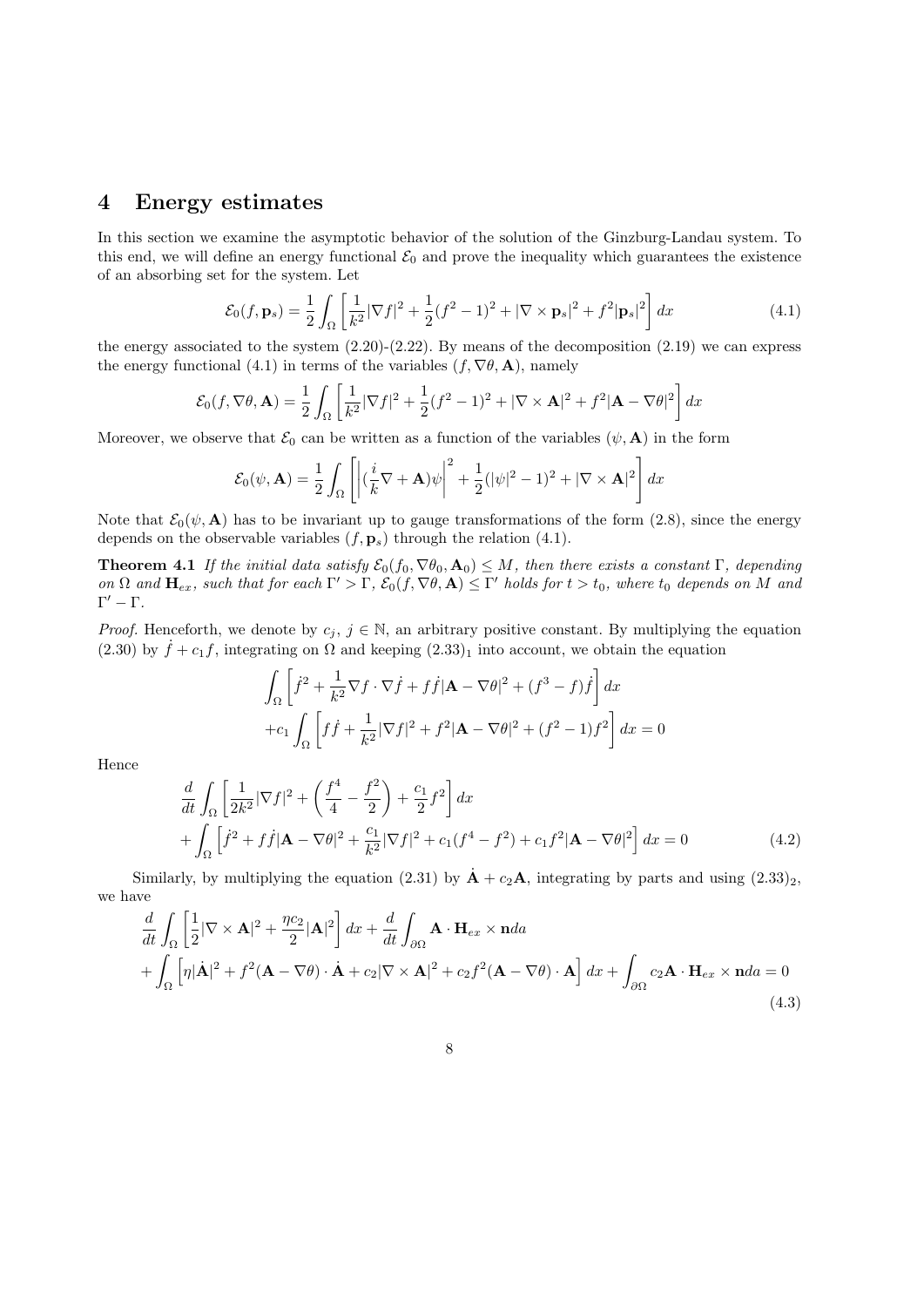Note that, in the previous equation the term involving  $\nabla \phi$  vanishes as a consequence of  $(2.29)_1$ .

Finally, if we multiply equations (2.32) and (2.35) by  $f\dot{\theta}$  and  $-\phi$  respectively and integrate on  $\Omega$ , we obtain the relations

$$
\int_{\Omega} \left[ k^2 f^2 \dot{\theta}^2 - k^2 f^2 \phi \dot{\theta} - f^2 (\mathbf{A} - \nabla \theta) \cdot \nabla \dot{\theta} \right] dx = 0 \tag{4.4}
$$

$$
\int_{\Omega} \left[ \eta |\nabla \phi|^2 - k^2 f^2 \phi \dot{\theta} + k^2 f^2 \phi^2 \right] dx = 0 \tag{4.5}
$$

where the boundary integrals vanish in view of  $(2.33)_3$  and  $(2.33)_4$ .

The equations  $(4.2)-(4.5)$  yield

$$
\frac{d}{dt} \int_{\Omega} \left[ \frac{1}{2k^2} |\nabla f|^2 + \frac{1}{4} (f^2 - 1)^2 + \frac{c_1}{2} f^2 + \frac{1}{2} |\nabla \times \mathbf{A}|^2 + \frac{\eta c_2}{2} |\mathbf{A}|^2 + \frac{1}{2} f^2 |\mathbf{A} - \nabla \theta|^2 \right] dx \n+ \frac{d}{dt} \int_{\partial \Omega} \mathbf{A} \cdot \mathbf{H}_{ex} \times \mathbf{n} da + \int_{\Omega} \left[ \frac{c_1}{k^2} |\nabla f|^2 + c_1 (f^4 - f^2) + c_2 |\nabla \times \mathbf{A}|^2 + c_1 f^2 |\mathbf{A} - \nabla \theta|^2 \right] dx \n+ c_2 \int_{\partial \Omega} \mathbf{A} \cdot \mathbf{H}_{ex} \times \mathbf{n} da + \int_{\Omega} \left[ \dot{f}^2 + k^2 f^2 (\dot{\theta} - \phi)^2 + \eta \dot{\mathbf{A}}^2 + \eta |\nabla \phi|^2 \right] dx \n= - \int_{\Omega} c_2 f^2 (\mathbf{A} - \nabla \theta) \cdot \mathbf{A} dx
$$
\n(4.6)

Let us introduce the functional

$$
\mathcal{F} = \frac{1}{2} \int_{\Omega} \left[ \frac{1}{k^2} |\nabla f|^2 + \frac{1}{2} (f^2 - 1)^2 + c_1 f^2 + |\nabla \times \mathbf{A}|^2 + \eta c_2 |\mathbf{A}|^2 + f^2 |\mathbf{A} - \nabla \theta|^2 \right] dx
$$
  
+ 
$$
\int_{\partial \Omega} \mathbf{A} \cdot \mathbf{H}_{ex} \times \mathbf{n} da + \frac{K_2^2}{2} ||\mathbf{H}_{ex} \times \mathbf{n}||_{H^{-1/2}(\partial \Omega)}^2
$$

where the constant  $K_2$  is defined in (3.5). Note that  $\mathcal F$  is positive definite since the relation (3.5) implies

$$
\int_{\partial\Omega} \mathbf{A} \cdot \mathbf{H}_{ex} \times \mathbf{n} da \ge -\|\mathbf{A} \times \mathbf{n}\|_{H^{1/2}(\partial\Omega)} \|\mathbf{H}_{ex} \times \mathbf{n}\|_{H^{-1/2}(\partial\Omega)} \ge -K_2 \|\nabla \times \mathbf{A}\|_2 \|\mathbf{H}_{ex} \times \mathbf{n}\|_{H^{-1/2}(\partial\Omega)}
$$
\n
$$
\ge -\frac{1}{2} \|\nabla \times \mathbf{A}\|_2^2 - \frac{K_2^2}{2} \|\mathbf{H}_{ex} \times \mathbf{n}\|_{H^{-1/2}(\partial\Omega)}^2
$$

Therefore  $\mathcal{F} \geq \frac{1}{2} \mathcal{E}_0 \geq 0$ .

On the other hand, the functional  $\mathcal F$  can be written as

$$
\mathcal{F} = \mathcal{E}_0 + \int_{\Omega} [c_1 f^2 + \eta c_2 |\mathbf{A}|^2] dx + \int_{\partial \Omega} \mathbf{A} \cdot \mathbf{H}_{ex} \times \mathbf{n} da + \frac{K_2^2}{2} ||\mathbf{H}_{ex} \times \mathbf{n}||_{H^{-1/2}(\partial \Omega)}^2,
$$

so that

$$
\mathcal{F} \leq \mathcal{E}_0 + \int_{\Omega} c_1 (f^2 - 1) dx + \eta c_2 K_1 ||\nabla \times \mathbf{A}||_2^2 + K_2 ||\nabla \times \mathbf{A}||_2 ||\mathbf{H}_{ex} \times \mathbf{n}||_{H^{-1/2}(\partial \Omega)} + \frac{K_2^2}{2} ||\mathbf{H}_{ex} \times \mathbf{n}||_{H^{-1/2}(\partial \Omega)}^2 + c_1 \text{vol}(\Omega)
$$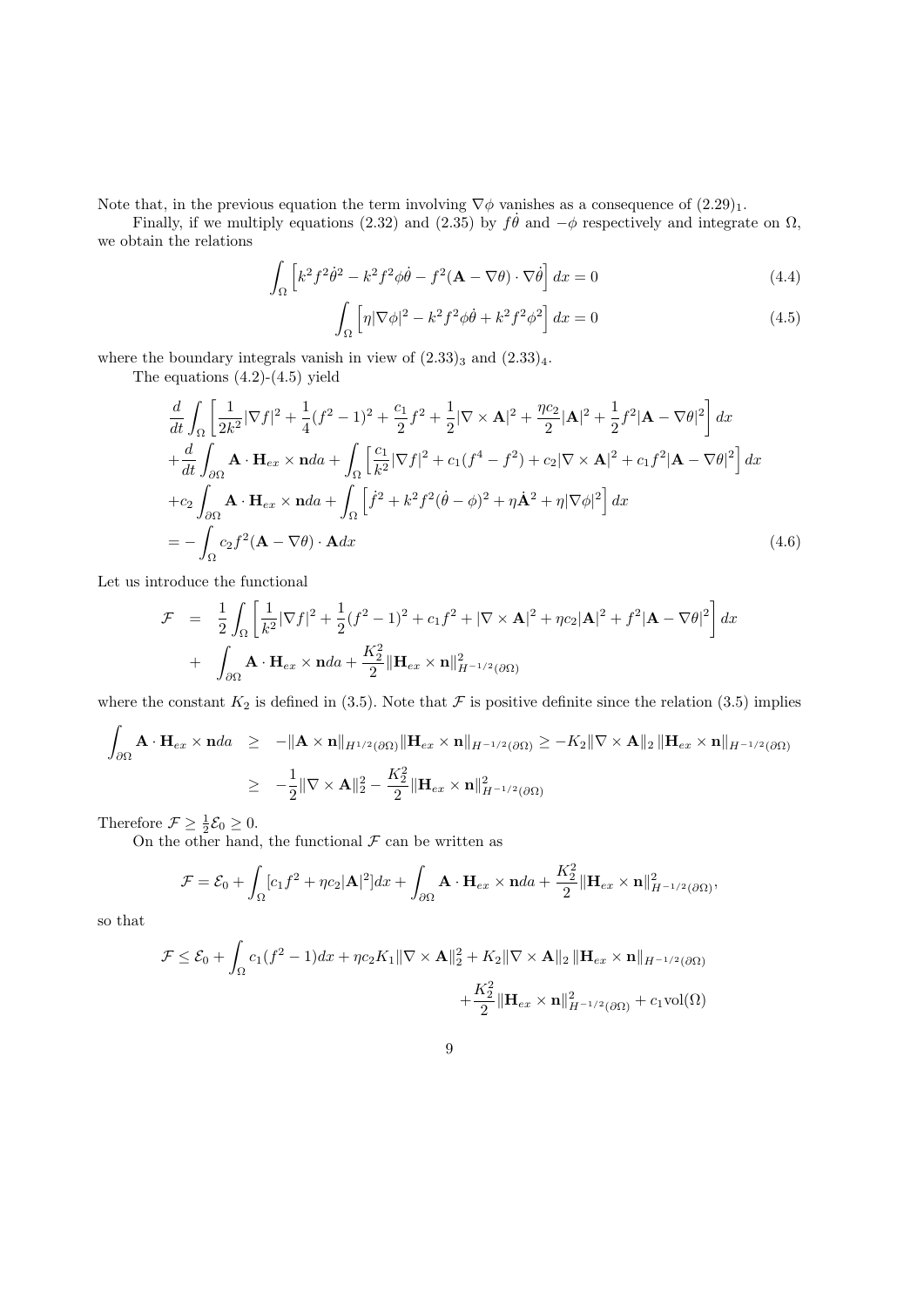Therefore, we can prove the existence of two positive constants  $C_1, C_2$ , depending on  $H_{ex}$  and  $\Omega$ , such that

$$
\frac{1}{2}\mathcal{E}_0 \le \mathcal{F} \le C_1\mathcal{E}_0 + C_2 \tag{4.7}
$$

The relation (4.6) yields

$$
\frac{d}{dt}\mathcal{F} + \int_{\Omega} \left[ \frac{c_1}{k^2} |\nabla f|^2 + c_1 (f^2 - 1)^2 + c_1 f^2 + c_2 |\nabla \times \mathbf{A}|^2 + c_3 |\mathbf{A}|^2 + c_1 f^2 |\mathbf{A} - \nabla \theta|^2 \right] dx \n+ \int_{\partial \Omega} c_2 \mathbf{A} \cdot \mathbf{H}_{ex} \times \mathbf{n} da + \frac{K_2^2}{2} ||\mathbf{H}_{ex} \times \mathbf{n}||_{H^{-1/2}(\partial \Omega)}^2 + \int_{\Omega} \left[ \dot{f}^2 + k^2 f^2 (\dot{\theta} - \phi)^2 + \eta |\dot{\mathbf{A}}|^2 + \eta |\nabla \phi|^2 \right] dx \n= \int_{\Omega} \left[ c_3 |\mathbf{A}|^2 - c_2 f^2 (\mathbf{A} - \nabla \theta) \cdot \mathbf{A} \right] dx + \frac{K_2^2}{2} ||\mathbf{H}_{ex} \times \mathbf{n}||_{H^{-1/2}(\partial \Omega)}^2 + c_1 k^2 \text{vol}(\Omega)
$$
\n(4.8)

Concerning the right-hand side, observe that

$$
I_{\Omega} := \int_{\Omega} \left[ c_3 |\mathbf{A}|^2 - c_2 f^2 (\mathbf{A} - \nabla \theta) \cdot \mathbf{A} \right] dx \leq c_3 ||\mathbf{A}||_2^2 + c_2 ||f(\mathbf{A} - \nabla \theta)||_2 ||f\mathbf{A}||_2
$$
  
 
$$
\leq K_1 c_3 ||\nabla \times \mathbf{A}||_2^2 + c_2 \left( \frac{1}{2c_4} ||f(\mathbf{A} - \nabla \theta)||_2^2 + \frac{c_4}{2} ||f\mathbf{A}||_2^2 \right)
$$

Moreover, in view of Proposition 3.1, we have

$$
||f\mathbf{A}||_2^2 \leq \|\mathbf{A}\|_2^2 \leq K_1 \|\nabla \times \mathbf{A}\|_2^2,
$$

so that with the choices of  $c_4 = \frac{1}{2K_1}$ ,  $c_2 = c_1 c_4$ ,  $c_3 = \frac{c_2}{4K_1}$ , we obtain

$$
I_{\Omega} \le \frac{c_2}{2} \|\nabla \times \mathbf{A}\|_2^2 + \frac{c_1}{2} \|f(\mathbf{A} - \nabla \theta)\|_2^2.
$$

Substitution in (4.8), leads to the inequality

$$
\frac{d}{dt}\mathcal{F} + \int_{\Omega} \left[ \frac{c_1}{k^2} |\nabla f|^2 + c_1 (f^2 - 1)^2 + c_1 f^2 + \frac{c_2}{2} |\nabla \times \mathbf{A}|^2 + c_3 |\mathbf{A}|^2 + \frac{c_1}{2} f^2 |\mathbf{A} - \nabla \theta|^2 \right] dx
$$
\n
$$
+ \int_{\partial \Omega} c_2 \mathbf{A} \cdot \mathbf{H}_{ex} \times \mathbf{n} d\mathbf{A} + \frac{K_2^2}{2} ||\mathbf{H}_{ex} \times \mathbf{n}||_{H^{-1/2}(\partial \Omega)}^2 + \int_{\Omega} \left[ \dot{f}^2 + k^2 f^2 (\dot{\theta} - \phi)^2 + \eta |\dot{\mathbf{A}}|^2 + \eta |\nabla \phi|^2 \right] dx
$$
\n
$$
\leq C
$$

where

$$
C = \frac{K_2^2}{2} \|\mathbf{H}_{ex} \times \mathbf{n}\|_{H^{-1/2}(\partial \Omega)}^2 + c_1 \text{vol}(\Omega)
$$

By putting  $\lambda = 2 \min \left\{c_1, \frac{c_2}{2}, \frac{c_3}{\eta c_2}, 1\right\}$ , we have proved the inequality

$$
\frac{d}{dt}\mathcal{F} + \lambda \mathcal{F} + \int_{\Omega} \left[ \dot{f}^2 + k^2 f^2 (\dot{\theta} - \phi)^2 + \eta |\dot{\mathbf{A}}|^2 + \eta |\nabla \phi|^2 \right] dx \le C \tag{4.9}
$$

$$
10\quad
$$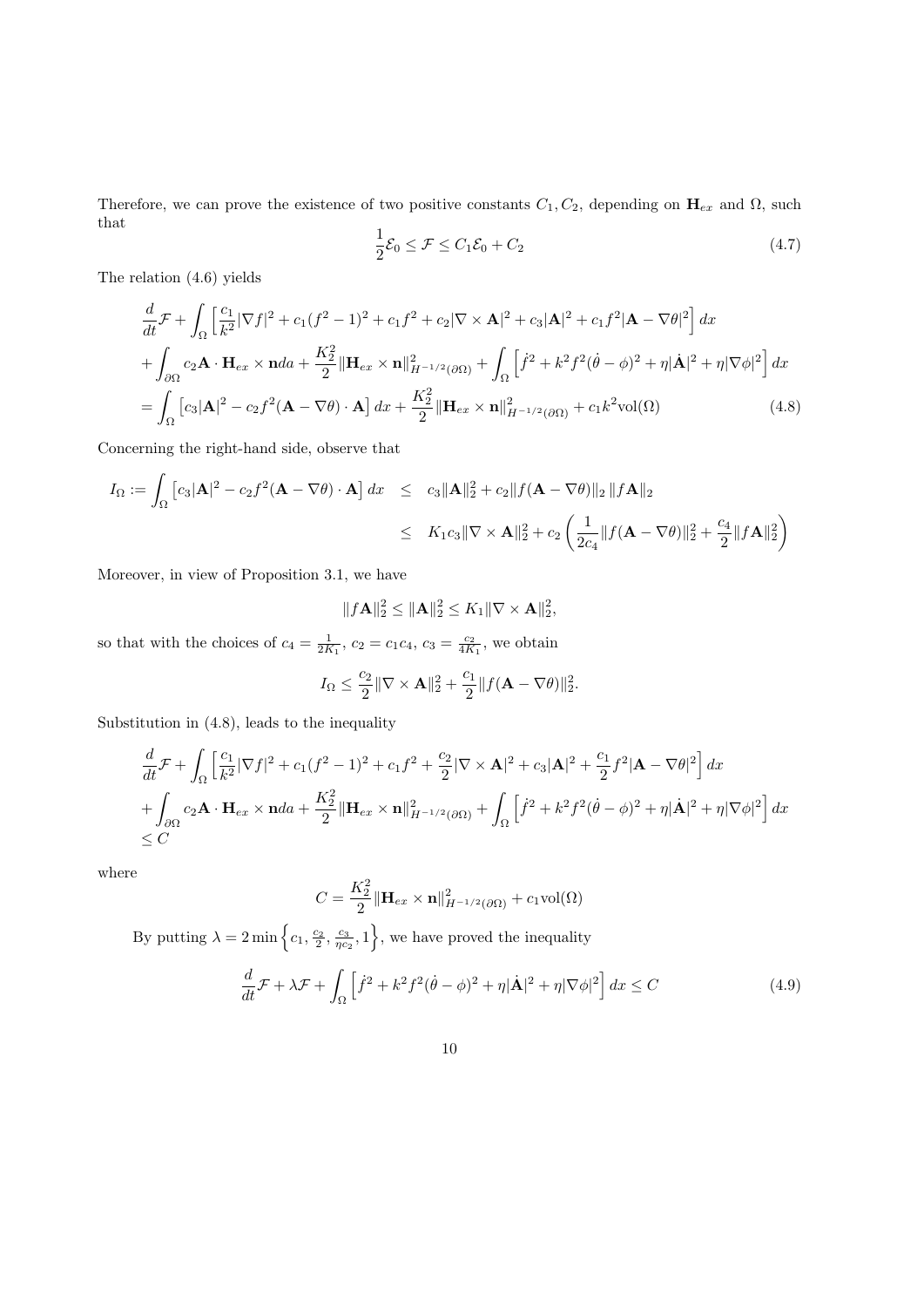Hence

$$
\frac{d}{dt}\mathcal{F} + \lambda \mathcal{F} \leq C,
$$

The application of Gronwall lemma yields

$$
\mathcal{F}(t) \leq \mathcal{F}(0)e^{-\lambda t} + \frac{C}{\lambda} \left(1 - e^{-\lambda t}\right) \leq \mathcal{F}(0)e^{-\lambda t} + \frac{C}{\lambda}.
$$

Therefore, in view of the relation (4.7) we obtain the inequality

$$
\mathcal{E}_0(t) \le 2\mathcal{F}(t) \le 2C_1 \mathcal{E}_0(0)e^{-\lambda t} + \Gamma
$$

where  $\Gamma = 2C_1 + \frac{C}{\lambda}$ . The assumption on the initial data allows to prove the inequality

$$
\mathcal{E}_0(t) \le 2C_1 Me^{-\lambda t} + \Gamma
$$

Hence, for each  $\Gamma' > \Gamma$ , the inequality  $\mathcal{E}_0(t) \leq \Gamma'$  holds if  $t > t_0 = \max\left\{0, \frac{1}{\lambda} \log \frac{2C_1 M}{\Gamma' - \Gamma}\right\}$ .

 $\Box$ 

## 5 Higher-order energy estimates

We introduce now the higher-order energy functional defined as

$$
\mathcal{E}_1(\psi, \mathbf{A}) = \frac{1}{2} \int_{\Omega} \left[ |(\frac{i}{k} \nabla + \mathbf{A})^2 \psi|^2 + |\nabla \times \nabla \times \mathbf{A}|^2 \right] dx
$$

Like the functional  $\mathcal{E}_0$ , the energy  $\mathcal{E}_1$  can be written by means of the variables  $(f, \nabla \theta, \mathbf{A})$  as

$$
\mathcal{E}_1(f, \nabla \theta, \mathbf{A}) = \frac{1}{2} \int_{\Omega} \left[ (-\frac{1}{k^2} \Delta f + f | \mathbf{A} - \nabla \theta |^2)^2 + (-\frac{1}{k} f \Delta \theta + \frac{2}{k} \nabla f \cdot (\mathbf{A} - \nabla \theta))^2 + |\nabla \times \nabla \times \mathbf{A}|^2 \right] dx \tag{5.1}
$$

or by means of  $(f, \mathbf{p}_s)$  as

$$
\mathcal{E}_1(f, \mathbf{p}_s) = \frac{1}{2} \int_{\Omega} \left[ (-\frac{1}{k^2} \Delta f + f \mathbf{p}_s^2)^2 + (\frac{1}{k} f \nabla \cdot \mathbf{p}_s + \frac{2}{k} \nabla f \cdot \mathbf{p}_s)^2 + |\nabla \times \nabla \times \mathbf{p}_s|^2 \right] dx
$$

We prove now some energy estimates for the functional  $(5.1)$ . In order to simplify our notations we define

$$
P = -\frac{1}{k^2} \triangle f + f|\mathbf{A} - \nabla \theta|^2, \qquad Q = -\frac{1}{k} f \triangle \theta + 2\nabla f \cdot (\mathbf{A} - \nabla \theta). \tag{5.2}
$$

Moreover we denote by  $c_j, j \in \mathbb{N}$ , a generic positive constant.

By multiplying the equation (2.30) by  $\dot{P} + c_1P - k\dot{\theta}Q$  and integrating in  $\Omega$ , we obtain

$$
\int_{\Omega} \left[ \frac{d}{dt} \frac{P^2}{2} + c_1 P^2 + \dot{f} \dot{P} + f(f^2 - 1)[\dot{P} + c_1 P - k \dot{\theta} Q] + c_1 \dot{f} P - k \dot{f} \dot{\theta} Q - k \dot{\theta} P Q \right] dx = 0 \tag{5.3}
$$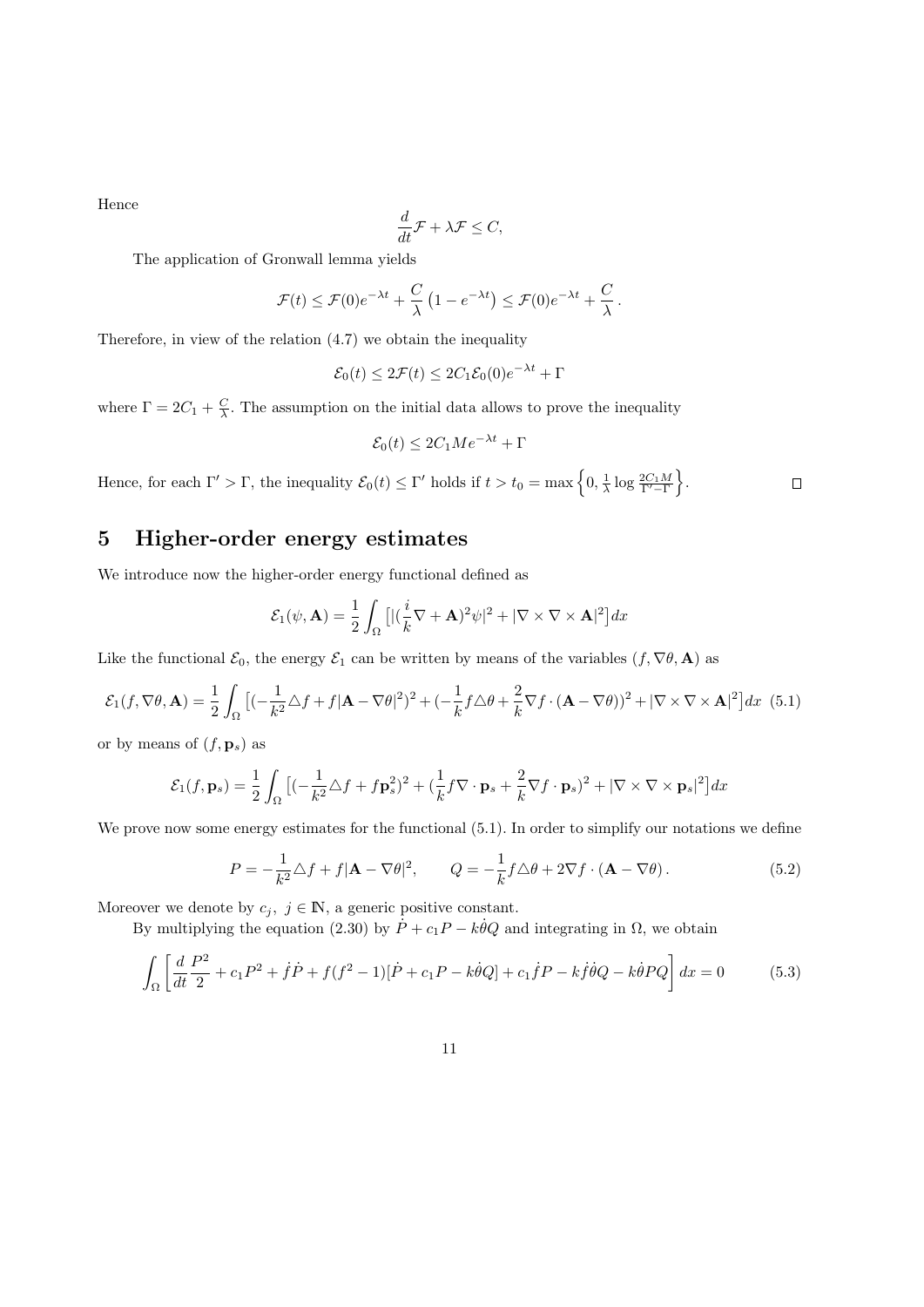Similarly, by multiplying  $(2.32)$  by  $\dot{Q} + c_1 Q + k \dot{\theta} P$ , we have

$$
\int_{\Omega} \left[ \frac{d}{dt} \frac{Q^2}{2} + c_1 Q^2 + f(\dot{\theta} - \phi)\dot{Q} + c_1 f(\dot{\theta} - \phi)Q + f(\dot{\theta} - \phi)\dot{\theta}P + \dot{\theta}PQ \right] dx = 0
$$

Now we consider the equation (2.35) and multiply it by  $\Delta\phi$ , obtaining

$$
\int_{\Omega} \left[ \frac{\eta}{k^2} (\Delta \phi)^2 + f^2 (\dot{\theta} - \phi) \Delta \phi \right] dx = 0
$$
\n(5.4)

The relations (5.3)-(5.4) yield

$$
\frac{1}{2}\frac{d}{dt}\int_{\Omega} \left(P^2 + Q^2\right) dx + \int_{\Omega} \left[c_1 P^2 + c_1 Q^2 + \frac{\eta}{k^2} (\Delta \phi)^2\right] dx + I_1 + I_2 = 0 \tag{5.5}
$$

where  ${\cal I}_1$  and  ${\cal I}_2$  are defined as

$$
I_1 = \int_{\Omega} \left[ \dot{f} \dot{P} + c_1 \dot{f} P - k \dot{f} \dot{\theta} Q + k f (\dot{\theta} - \phi) \dot{Q} + c_1 k f (\dot{\theta} - \phi) Q + k^2 f (\dot{\theta} - \phi) \dot{\theta} P + f^2 (\dot{\theta} - \phi) \Delta \phi \right] dx
$$
  
\n
$$
I_2 = \int_{\Omega} f(f^2 - 1) [\dot{P} + c_1 P - k \dot{\theta} Q] dx
$$

By integrating by parts and keeping the boundary conditions (2.33) into account, we get

$$
I_{1} = \int_{\Omega} \left[ \frac{1}{k^{2}} |\nabla \dot{f}|^{2} + \dot{f}^{2} |\mathbf{A} - \nabla \theta|^{2} + 2f \dot{f} (\mathbf{A} - \nabla \theta) \cdot (\dot{\mathbf{A}} - \nabla \dot{\theta}) + \frac{c_{1}}{k^{2}} \nabla f \cdot \nabla \dot{f} + c_{1} f \dot{f} |\mathbf{A} - \nabla \theta|^{2} \right]
$$
  
\n
$$
-2 \dot{f} \dot{\theta} \nabla f \cdot (\mathbf{A} - \nabla \theta) + f \dot{f} \phi \triangle \theta - f^{2} (\dot{\theta} - \phi) \triangle \dot{\theta} + 2f (\dot{\theta} - \phi) \nabla \dot{f} \cdot (\mathbf{A} - \nabla \theta)
$$
  
\n
$$
+2f (\dot{\theta} - \phi) \nabla f \cdot (\dot{\mathbf{A}} - \nabla \dot{\theta}) - c_{1} f^{2} (\dot{\theta} - \phi) \triangle \theta + 2c_{1} f (\dot{\theta} - \phi) \nabla f \cdot (\mathbf{A} - \nabla \theta) - f \dot{\theta} (\dot{\theta} - \phi) \triangle f
$$
  
\n
$$
+k^{2} f^{2} (\dot{\theta} - \phi) \dot{\theta} |\mathbf{A} - \nabla \theta|^{2} - 2f (\dot{\theta} - \phi) \nabla f \cdot \nabla \phi - f^{2} (\nabla \dot{\theta} - \nabla \phi) \cdot \nabla \phi \right] dx
$$

Since  $\nabla \cdot \mathbf{A} = 0$ , in the previous expression we can replace  $\triangle \theta$  and  $\triangle \dot{\theta}$  by  $-\nabla \cdot (\mathbf{A} - \nabla \theta)$  and  $-\nabla \cdot (\dot{\mathbf{A}} - \nabla \dot{\theta})$ respectively and integrating by parts. A straightforward computation proves that  $I_1$  can be written as

$$
I_1 = \int_{\Omega} \left[ |\mathbf{R}|^2 + |\mathbf{S}|^2 + \frac{c_1}{2} \frac{d}{dt} \left( \frac{1}{k^2} |\nabla f|^2 + f^2 |\mathbf{A} - \nabla \theta|^2 \right) - \frac{k^2}{4} \phi^2 |\nabla f|^2 - \frac{1}{4} f^2 \phi^2 |\mathbf{A} - \nabla \theta|^2
$$
  
+  $f(\phi - \dot{\theta}) \nabla f \cdot \nabla \phi - c_1 f^2 (\dot{\mathbf{A}} - \nabla \phi) \cdot (\mathbf{A} - \nabla \theta)$   

$$
-f^2 |\dot{\mathbf{A}}|^2 - f \dot{f} (\mathbf{A} - \nabla \theta) \cdot \nabla \phi + f \phi \nabla f \cdot \dot{\mathbf{A}} \right] dx
$$

where

$$
\mathbf{R} = \dot{f}(\mathbf{A} - \nabla\theta) + f(\dot{\mathbf{A}} - \nabla\dot{\theta}) + f\nabla\phi - \dot{\theta}\nabla f + \frac{1}{2}\phi\nabla f
$$

$$
\mathbf{S} = \frac{1}{k}\nabla\dot{f} + kf\dot{\theta}(\mathbf{A} - \nabla\theta) - \frac{k}{2}f\phi(\mathbf{A} - \nabla\theta)
$$

12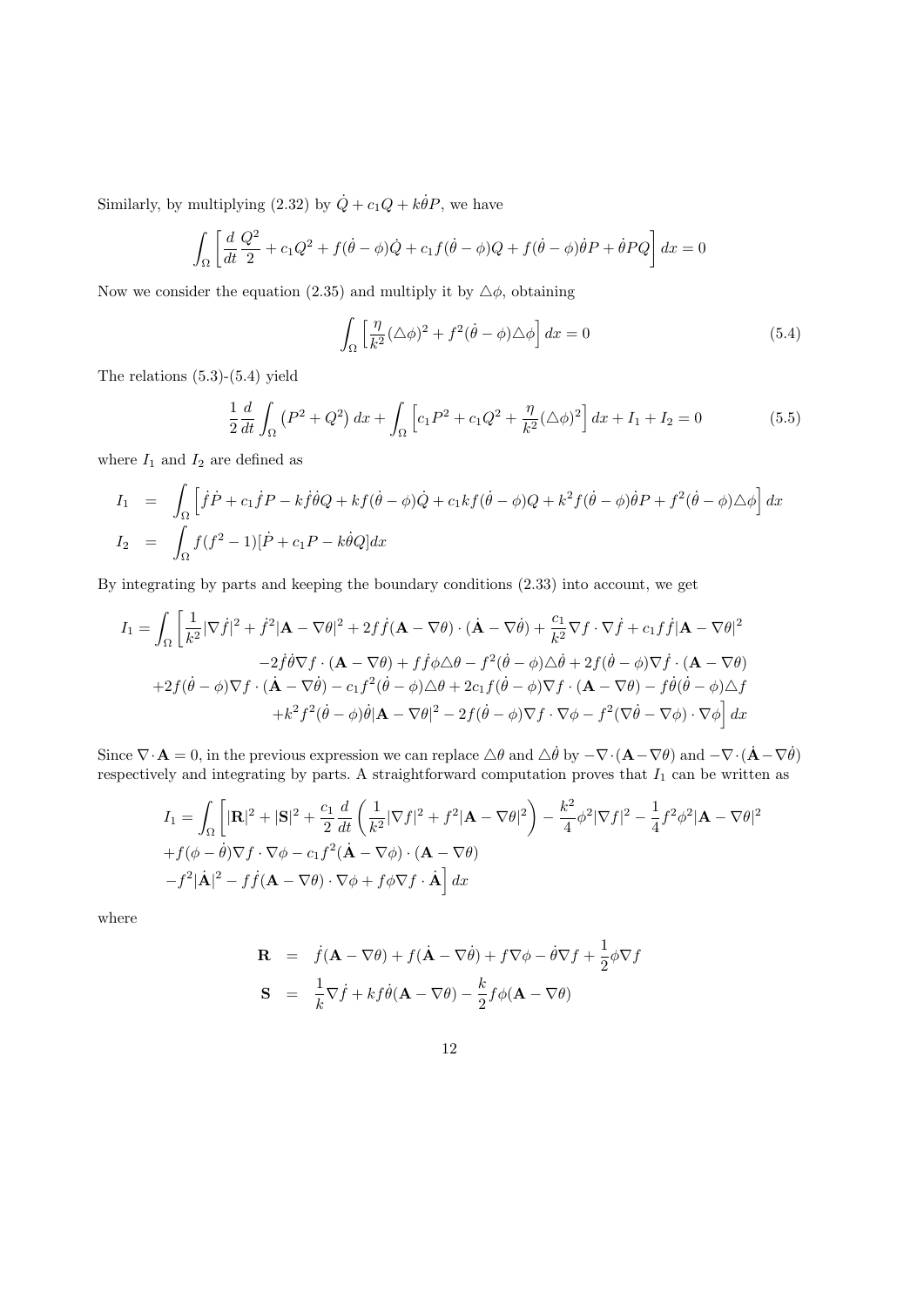Concerning  $I_2$ , we observe that

$$
I_2 = \int_{\Omega} \left[ -\frac{1}{k^2} (f^3 - f) \Delta \dot{f} + \dot{f} (f^3 - f) |\mathbf{A} - \nabla \theta|^2 + 2(f^4 - f^2) (\mathbf{A} - \nabla \theta) \cdot (\dot{\mathbf{A}} - \nabla \dot{\theta}) \right]
$$
  

$$
-\frac{c_1}{k^2} (f^3 - f) \Delta f + c_1 f^2 (f^2 - 1) |\mathbf{A} - \nabla \theta|^2 + (f^4 - f^2) \dot{\theta} \Delta \theta - 2 \dot{\theta} (f^3 - f) \nabla f \cdot (\mathbf{A} - \nabla \theta) \right] dx
$$

and, by integrating by parts, we obtain

$$
I_2 = \int_{\Omega} \left[ \frac{1}{k^2} (3f^2 - 1) \nabla f \cdot \nabla \dot{f} + (f^3 - f)(\mathbf{A} - \nabla \theta) \cdot [\dot{f}(\mathbf{A} - \nabla \theta) + f(\dot{\mathbf{A}} - \nabla \dot{\theta})] + (f^4 - f^2) \dot{\mathbf{A}} \cdot (\mathbf{A} - \nabla \theta) + 2\dot{\theta}(2f^3 - f)\mathbf{A} \cdot \nabla f + \frac{c_1}{k^2} (3f^2 - 1)|\nabla f|^2 + c_1 f^2 (f^2 - 1)|\mathbf{A} - \nabla \theta|^2 - 2f\dot{\theta}(2f^2 - 1)\nabla \theta \cdot \nabla f - 2\dot{\theta}(f^3 - f)\nabla f \cdot (\mathbf{A} - \nabla \theta) \right] dx
$$

The definition of  **and**  $**S**$ **, yields** 

$$
I_2 = \int_{\Omega} \left\{ (f^3 - f)(\mathbf{A} - \nabla \theta) \cdot \mathbf{R} + \frac{1}{k} (3f^2 - 1) \nabla f \cdot \mathbf{S} \right\}
$$
  
+  $f^3 \phi (\mathbf{A} - \nabla \theta) \cdot \nabla f - (f^4 - f^2)(\mathbf{A} - \nabla \theta) \cdot (\nabla \phi - \mathbf{A}) + \frac{c_1}{k^2} (3f^2 - 1) |\nabla f|^2$   
+  $c_1 f^2 (f^2 - 1) |\mathbf{A} - \nabla \theta|^2 \right\} dx$ 

Let us consider the equation (2.31), multiply it by  $\nabla \times \nabla \times \mathbf{A} + c_2 \nabla \times \nabla \times \mathbf{A}$  and integrate in  $\Omega$ . Keeping the boundary conditions  $(2.33)_2$  into account, we get the relation

$$
\int_{\Omega} \frac{d}{dt} \left[ \frac{1}{2} |\nabla \times \nabla \times \mathbf{A}|^2 + \frac{\eta c_2}{2} |\nabla \times \mathbf{A}|^2 \right] dx
$$
  
+ 
$$
\int_{\Omega} \left[ \eta |\nabla \times \dot{\mathbf{A}}|^2 + |\nabla \times \nabla \times \mathbf{A}|^2 + \nabla \times \dot{\mathbf{A}} \cdot [2f \nabla f \times (\mathbf{A} - \nabla \theta) + f^2 \nabla \times \mathbf{A}]
$$
  
+ 
$$
c_2 f^2 (\mathbf{A} - \nabla \theta) \cdot \nabla \times \nabla \times \mathbf{A} \right] dx + \int_{\partial \Omega} \dot{\mathbf{A}} \cdot \mathbf{H}_{ex} \times \mathbf{n} da = 0
$$
(5.6)

From the relations  $(5.5)-(5.6)$ , we obtain

$$
\frac{d}{dt}\mathcal{E}_1 + \frac{d}{dt}\int_{\Omega} \left[\frac{c_1}{2k^2}|\nabla f|^2 + \frac{c_1}{2}|f(\mathbf{A} - \nabla\theta)|^2 + \frac{c_2\eta}{2}|\nabla \times \mathbf{A}|^2 + \frac{1}{4}(f^2 - 1)^2\right]dx
$$

$$
+ \int_{\Omega} \left[c_1P^2 + c_1Q^2 + \frac{\eta}{k^2}(\triangle\phi)^2 + \eta|\nabla \times \mathbf{A}|^2 + |\nabla \times \nabla \times \mathbf{A}|^2 + |\mathbf{R}|^2 + |\mathbf{S}|^2\right]dx \le I_3
$$

where  $\mathcal{E}_1$  is defined by (5.1) and

$$
I_3 = \int_{\Omega} \left[ \frac{1}{4} \phi^2 |\nabla f|^2 + \frac{k^2}{4} f^2 \phi^2 |\mathbf{A} - \nabla \theta|^2 - f(\phi - \dot{\theta}) \nabla f \cdot \nabla \phi + c_1 f^2 (\dot{\mathbf{A}} - \nabla \phi) \cdot (\mathbf{A} - \nabla \theta) \right]
$$

$$
13\quad
$$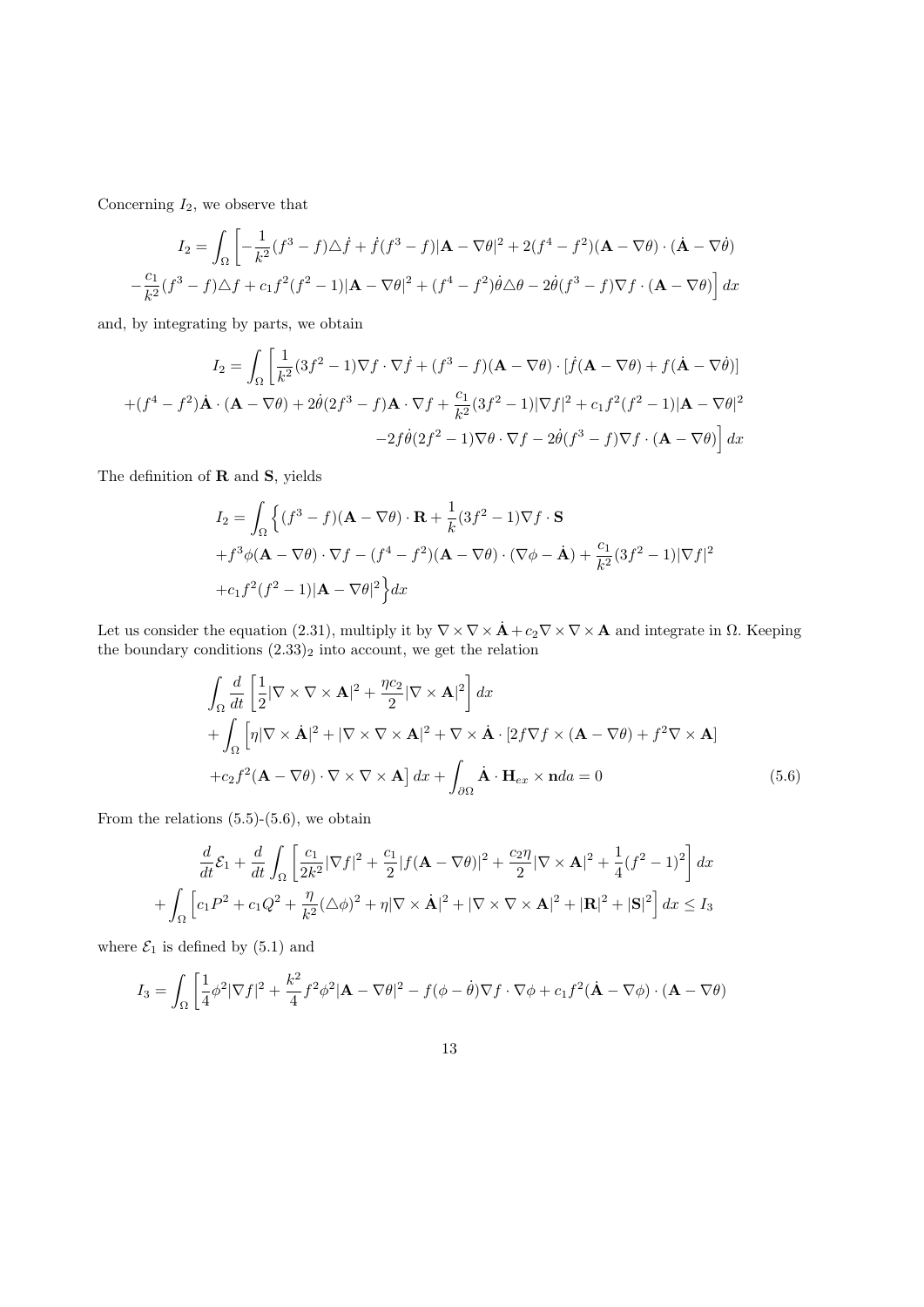$$
+f^{2}|\dot{\mathbf{A}}|^{2} + f\dot{f}(\mathbf{A} - \nabla\theta) \cdot \nabla\phi - f\phi\nabla f \cdot \dot{\mathbf{A}}\, dx
$$

$$
-\int_{\Omega} \left\{ (f^{3} - f)(\mathbf{A} - \nabla\theta) \cdot \mathbf{R} + \frac{1}{k}(3f^{2} - 1)\nabla f \cdot \mathbf{S} \right\}
$$

$$
+f^{3}\phi(\mathbf{A} - \nabla\theta) \cdot \nabla f - (f^{4} - f^{2})(\mathbf{A} - \nabla\theta) \cdot (\nabla\phi - \dot{\mathbf{A}}) + \frac{c_{1}}{k^{2}}(3f^{2} - 1)|\nabla f|^{2}
$$

$$
+c_{1}f^{2}(f^{2} - 1)|\mathbf{A} - \nabla\theta|^{2} + (f^{2} - 1)f\dot{f}\right\}dx - \int_{\partial\Omega} \dot{\mathbf{A}} \cdot \mathbf{H}_{ex} \times \mathbf{n}da
$$

$$
-\int_{\Omega} \left\{ \nabla \times \dot{\mathbf{A}} \cdot [2f\nabla f \times (\mathbf{A} - \nabla\theta) + f^{2}\nabla \times \mathbf{A}] + c_{2}f^{2}(\mathbf{A} - \nabla\theta) \cdot \nabla \times \nabla \times \mathbf{A} \right\} dx \qquad (5.7)
$$

Hence

$$
\frac{d}{dt}(\mathcal{E}_1 + \gamma \mathcal{E}_0) + \int_{\Omega} \left[ c_1 P^2 + c_1 Q^2 + \frac{\eta}{k^2} (\triangle \phi)^2 + \eta |\nabla \times \dot{\mathbf{A}}|^2 + |\nabla \times \nabla \times \mathbf{A}|^2 + |\mathbf{R}|^2 + |\mathbf{S}|^2 \right] dx \le I_3 \quad (5.8)
$$

where  $\gamma = \min\{c_1, c_2\eta, 1\}.$ 

In order to estimate the right-hand side of  $(5.8)$ , we need some lemmas. We use repeatedly the Theorem 4.1 with Γ' = 2Γ. Moreover we denote by  $C(\Gamma)$  a generic constant depending on Γ (i.e. depending on  $\Omega$  and  $H_{ex}$ ), which may vary even in the same formula.

**Lemma 5.1** If the initial data satisfy the inequality  $\mathcal{E}_0(f_0, \nabla \theta_0, \mathbf{A}_0) \leq M$ , then

$$
\|\nabla \phi\|_2 \le C(\Gamma) \tag{5.9}
$$

 $\Box$ 

for  $t > t_0$ .

*Proof.* Consider the equation (2.34) and multiply it by  $\phi$ . An integration by parts and use of the boundary conditions (2.33) yield

$$
\int_{\Omega} \eta |\nabla \phi|^2 dx \leq -\int_{\Omega} f^2(\mathbf{A} - \nabla \theta) \cdot \nabla \phi dx
$$

In view of Proposition 3.1, we have

$$
\|\nabla\phi\|_2^2 \leq \frac{1}{\eta} \int_{\Omega} |f^2(\mathbf{A} - \nabla\theta) \cdot \nabla\phi| dx \leq \frac{1}{\eta} \|f(\mathbf{A} - \nabla\theta)\|_2 \|\nabla\phi\|_2,
$$

so that

$$
|\nabla \phi||_2^2 \le \frac{1}{\eta^2} ||f(\mathbf{A} - \nabla \theta)||_2^2 \le \frac{2}{\eta^2} \mathcal{E}_0(f, \nabla \theta, \mathbf{A})
$$

The application of Theorem 4.1 proves (5.9).

 $\overline{a}$ 

**Lemma 5.2** If  $\Omega \subset \mathbb{R}^2$  and the initial data satisfy  $\mathcal{E}_0(f_0, \nabla \theta_0, \mathbf{A}_0) \leq M$ , there exist positive constants  $C_1(\Gamma), C_2(\Gamma)$  and  $C_3(\Gamma)$  such that

$$
I_3 \leq C_1(\Gamma) + C_2(\Gamma)(\|P\|_2^2 + \|Q\|_2^2 + \|\nabla \times \nabla \times \mathbf{A}\|_2^2) + C_3(\Gamma)[\|kf(\dot{\theta} - \phi)\|_2^2 + \|\dot{\mathbf{A}}\|_2^2 + \|f\|_2^2]
$$
  
+ 
$$
\frac{1}{2}(\|\mathbf{R}\|_2^2 + \|\mathbf{S}\|_2^2 + \eta \|\nabla \times \dot{\mathbf{A}}\|_2^2 + \frac{\eta}{k^2} \|\Delta \phi\|_2^2)
$$

$$
14\quad
$$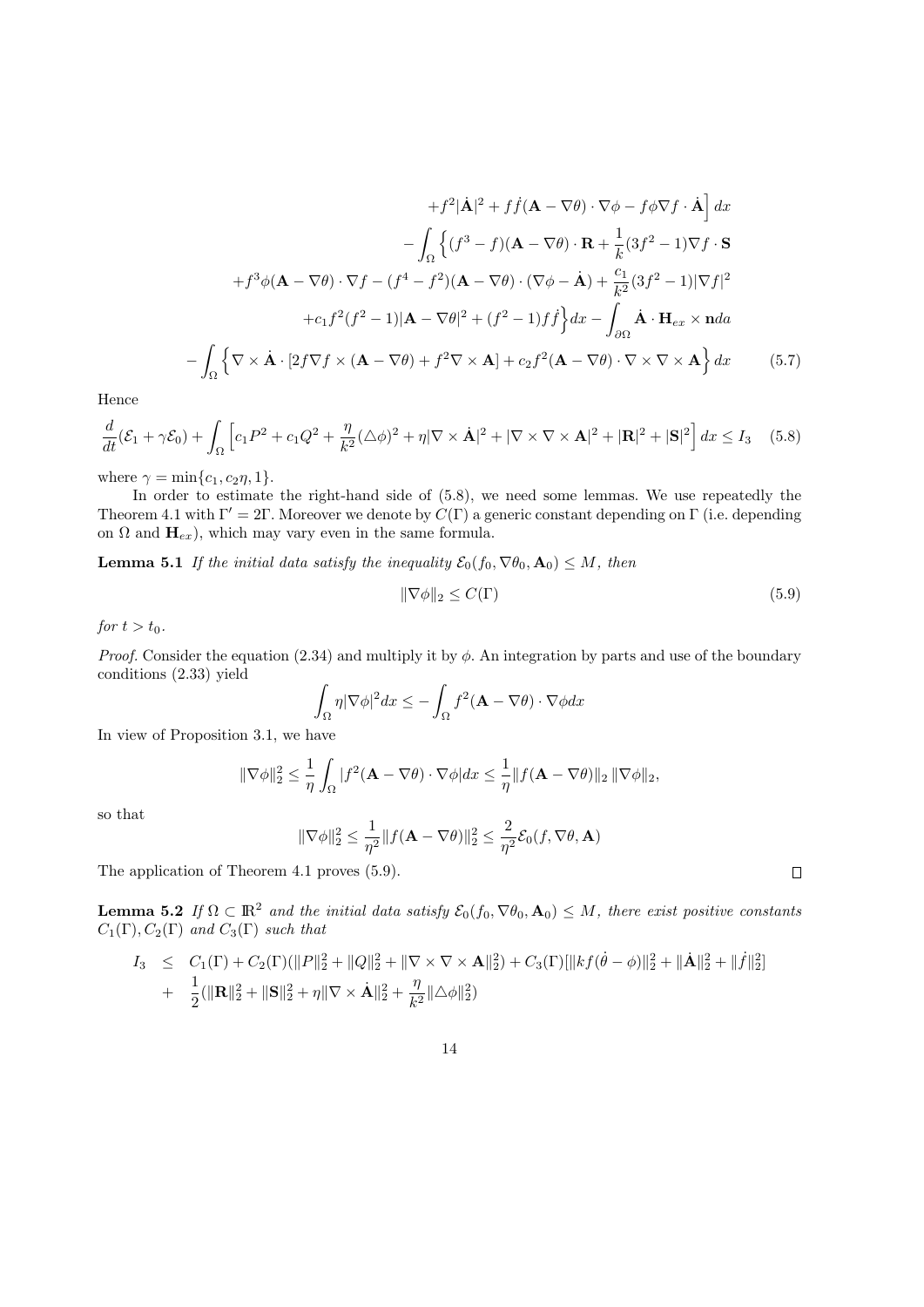Proof. In view of the definitions (5.2), we have

$$
P^2 + Q^2 = |(\frac{i}{k}\nabla + \mathbf{A})^2\psi|^2 = |-\frac{1}{k^2}\triangle\psi + \mathbf{A}^2\psi + \frac{2i}{k}\mathbf{A}\cdot\nabla\psi|^2
$$

Therefore, by means of the inequality  $|x+y|^2 \leq 2|x|^2 + 2|y|^2$ ,  $\forall x, y \in \mathbb{C}$ , we obtain

$$
|\triangle \psi|^2 \le 2k^4(P^2 + Q^2) + 2k^4 \left| \frac{2i}{k} \mathbf{A} \cdot \nabla \psi + \mathbf{A}^2 \psi \right|^2 \le 2k^4(P^2 + Q^2) + \frac{16}{k^2} |\mathbf{A}|^2 |\nabla \psi|^2 + 4k^4 |\mathbf{A}|^4 |\psi|^2
$$

The previous inequality and the condition  $|\psi| \leq 1$ , yield

$$
\|\triangle \psi\|_2^2 \le 2k^4 (\|P\|_2^2 + \|Q\|_2^2) + \left(4k^4 + \frac{8}{\nu k^2}\right) \|\mathbf{A}\|_4^4 + \frac{8\nu}{k^2} \|\nabla \psi\|_4^4
$$

for each  $\nu > 0$ . Moreover, when  $\Omega \subset \mathbb{R}^2$ , the classical interpolation inequality

$$
||h||_4^2 \le K_3 ||h||_2 ||h||_{H^1} \qquad \qquad h \in H^1(\Omega) \tag{5.10}
$$

implies

$$
\|\nabla\psi\|_4^4 \leq K_3^2 \|\nabla\psi\|_2^2 \|\nabla\psi\|_{H^1}^2 \leq K_3^2 \left( \|\nabla\psi\|_2^4 + \|\nabla\psi\|_2^2 \|\Delta\psi\|_2^2 \right),
$$

so that, in view of Theorem 4.1, we obtain

$$
\|\triangle \psi\|_2^2 \leq 2k^4 (\|P\|_2^2 + \|Q\|_2^2) + C(\Gamma) + 8\nu C(\Gamma) \|\triangle \psi\|_2^2
$$

By choosing  $\nu$  such that  $8\nu C(\Gamma) < \frac{1}{2}$ , we have

$$
\|\Delta\psi\|_2^2 \le 4k^4(\|P\|_2^2 + \|Q\|_2^2) + C(\Gamma)
$$
\n(5.11)

In order to estimate the terms of (5.7), we will use Holder's and Young's inequalities, Sobolev embeddings, the interpolation inequality (5.10), the relations (5.9), (5.11) and the condition  $f^2 \leq 1$ . Accordingly, we have

$$
J_1 := \int_{\Omega} \phi^2 (|\nabla f|^2 + k^2 f^2 |\mathbf{A} - \nabla \theta|^2) dx \le \int_{\Omega} [\phi^2 |\nabla \psi|^2 + 2k^2 \phi^2 f^2 (\mathbf{A} - \nabla \theta) \cdot \mathbf{A} - k^2 \phi^2 f^2 |\mathbf{A}|^2] dx
$$
  
\n
$$
\leq ||\phi||_4^2 ||\nabla \psi||_4^2 + 2k^2 ||f(\mathbf{A} - \nabla \theta)||_2 ||\phi||_6^2 ||\mathbf{A}||_6 + k^2 ||\mathbf{A}||_4^2 ||\phi||_4^2 \leq K_3 ||\phi||_4^2 ||\nabla \psi||_2 ||\nabla \psi||_{H^1} + C(\Gamma)
$$
  
\n
$$
\leq C(\Gamma) + ||\Delta \psi||_2^2 \leq C(\Gamma) + 4k^2 (||P||_2^2 + ||Q||_2^2)
$$

$$
J_2 := \int_{\Omega} f(\phi - \dot{\theta}) \nabla f \cdot \nabla \phi \le ||f(\phi - \dot{\theta})||_2 ||\nabla \psi||_4 ||\nabla \phi||_4
$$
  
\n
$$
\le ||f(\phi - \dot{\theta})||_2^2 + K_3^2 ||\nabla \psi||_2 ||\nabla \phi||_2 ||\nabla \psi||_{H^1} ||\nabla \phi||_{H^1}
$$
  
\n
$$
\le ||f(\phi - \dot{\theta})||_2^2 + C(\Gamma) ||\Delta \psi||_2^2 + \frac{\eta}{4k^2} ||\Delta \phi||_2^2 + C(\Gamma)
$$

$$
J_3 \quad := \quad \int_{\Omega} [c_1 f^2(\dot{\mathbf{A}} - \nabla \phi) \cdot (\mathbf{A} - \nabla \theta) + f^2 |\dot{\mathbf{A}}|^2] dx \le c_1 \|f(\mathbf{A} - \nabla \theta)\|_2 (\|\dot{\mathbf{A}}\|_2 + \|\nabla \phi\|_2) + \|\dot{\mathbf{A}}\|_2^2
$$

$$
15\quad
$$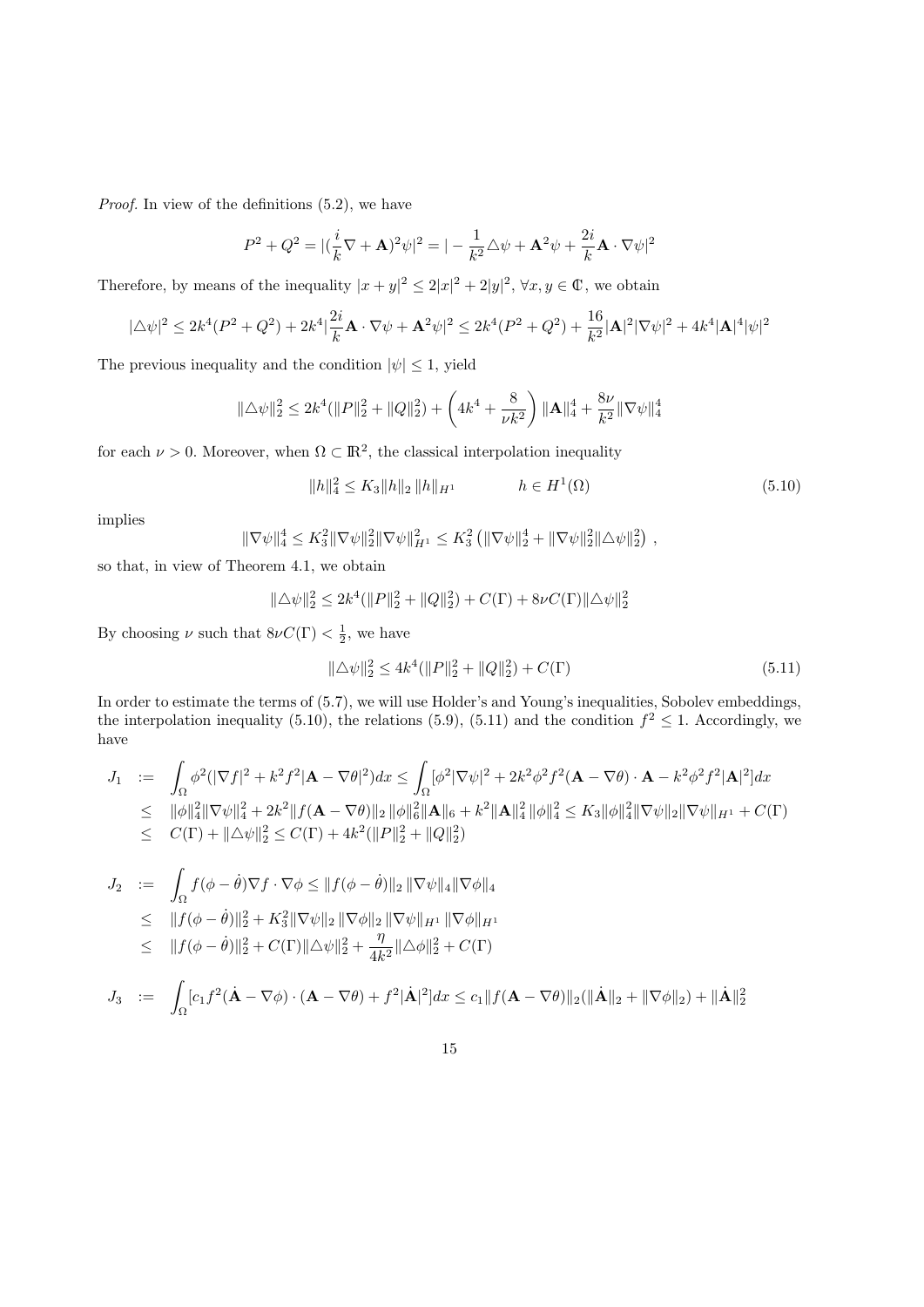$\leq C(\Gamma)+2\|\dot{\mathbf{A}}\|_2^2$ 

$$
J_4 := \int_{\Omega} [f \dot{f}(\mathbf{A} - \nabla \theta) \cdot \nabla \phi - f \phi \nabla f \cdot \dot{\mathbf{A}}] dx \leq ||\dot{f}||_2 ||\nabla \phi||_4 (||f\mathbf{A}||_4 + ||f \nabla \theta||_4) + ||\dot{\mathbf{A}}||_2 ||\nabla f||_4 ||\phi||_4
$$
  
\n
$$
\leq ||\dot{f}||_2 ||\nabla \phi||_4 (||\mathbf{A}||_4 + \frac{1}{k} ||\nabla \psi||_4) + ||\dot{\mathbf{A}}||_2 ||\nabla \psi||_4 ||\phi||_4
$$
  
\n
$$
\leq C(\Gamma)(||\dot{f}||_2^2 + ||\dot{\mathbf{A}}||_2^2) + K_3 ||\Delta \phi||_2 ||\nabla \phi||_2 + K_3^2 ||\nabla \phi||_2 ||\nabla \psi||_2 ||\Delta \phi||_2 ||\Delta \psi||_2 + K_3 ||\Delta \psi||_2 ||\nabla \psi||_2
$$
  
\n
$$
\leq C(\Gamma)(||\dot{f}||_2^2 + ||\dot{\mathbf{A}}||_2^2) + C(\Gamma)(||P||_2^2 + ||Q||_2^2) + \frac{\eta}{4k^2} ||\Delta \phi||_2^2 + C(\Gamma)
$$

$$
J_5 := \int_{\Omega} [-f(f^2 - 1)(\mathbf{A} - \nabla \theta) \cdot \mathbf{R} - \frac{1}{k} (3f^2 - 1) \nabla f \cdot \mathbf{S}] dx
$$
  
\n
$$
\leq 2 \| f(\mathbf{A} - \nabla \theta) \|_2 \| \mathbf{R} \|_2 + \frac{4}{k} \| \nabla f \|_2 \| \mathbf{S} \|_2 \leq \frac{1}{2} \| \mathbf{R} \|_2^2 + \frac{1}{2} \| \mathbf{S} \|_2^2 + C(\Gamma)
$$

$$
J_6 := \int_{\Omega} f^3 \phi(\mathbf{A} - \nabla \theta) \cdot \nabla f dx \le ||f(\mathbf{A} - \nabla \theta)||_2 ||\phi||_4 ||\nabla f||_4 \le C(\Gamma) + K_3 ||\nabla \psi||_2 ||\nabla \psi||_{H^1}
$$
  

$$
\le C(\Gamma) + ||\Delta \psi||_2^2 \le C(\Gamma) + 4k^2 (||P||_2^2 + ||Q||_2^2)
$$

$$
J_7 := \int_{\Omega} \left[ -(f^4 - f^2)(\mathbf{A} - \nabla \theta) \cdot (\nabla \phi - \dot{\mathbf{A}}) + \frac{c_1}{k^2} (3f^2 - 1) |\nabla f|^2 + c_1 f^2 (f^2 - 1) |\mathbf{A} - \nabla \theta|^2 + (f^2 - 1)f \dot{f} \right] dx \le C(\Gamma) + ||\dot{\mathbf{A}}||_2^2 + ||\dot{f}||_2^2
$$

$$
\begin{array}{rcl} J_8 & := & -\displaystyle\int_{\partial\Omega} \dot{\mathbf{A}}\cdot\mathbf{H}_{ex}\times \mathbf{n} da \leq K_2 \|\nabla\times\dot{\mathbf{A}}\|_2 \|\mathbf{H}_{ex}\times \mathbf{n}\|_{H^{-1/2}(\partial\Omega)} \\ \\ & \leq & \displaystyle\frac{\eta}{4}\|\nabla\times\dot{\mathbf{A}}\|_2^2 + \frac{K_2^2}{\eta}\|\mathbf{H}_{ex}\times \mathbf{n}\|_{H^{-1/2}(\partial\Omega)}^2 \end{array}
$$

$$
J_9 := -\int_{\Omega} \nabla \times \dot{\mathbf{A}} \cdot [2f \nabla f \times (\mathbf{A} - \nabla \theta) + f^2 \nabla \times \mathbf{A}] dx
$$
  
\n
$$
\leq 2 \|\nabla \times \dot{\mathbf{A}}\|_2 \|\nabla f\|_4 \|f(\mathbf{A} - \nabla \theta)\|_4 + \|\nabla \times \dot{\mathbf{A}}\|_2 \|\nabla \times \mathbf{A}\|_2
$$
  
\n
$$
\leq \frac{\eta}{4} \|\nabla \times \dot{\mathbf{A}}\|_2^2 + \frac{6}{\eta} \|\nabla f\|_4^2 (\|f\mathbf{A}\|_4 + \|f \nabla \theta\|_4)^2 + \frac{3}{\eta} \|\nabla \times \mathbf{A}\|_2^2
$$
  
\n
$$
\leq \frac{\eta}{4} \|\nabla \times \dot{\mathbf{A}}\|_2^2 + \frac{12}{\eta} \|\nabla f\|_4^2 (\|\mathbf{A}\|_4^2 + \|f \nabla \theta\|_4^2) + C(\Gamma)
$$
  
\n
$$
\leq \frac{\eta}{4} \|\nabla \times \dot{\mathbf{A}}\|_2^2 + C(\Gamma) \|\nabla \psi\|_4^2 + \frac{12K_3^2}{\eta k^2} \|\nabla \psi\|_2^2 \|\Delta \psi\|_2^2 + C(\Gamma)
$$
  
\n
$$
\leq \frac{\eta}{4} \|\nabla \times \dot{\mathbf{A}}\|_2^2 + C(\Gamma) \|\Delta \psi\|_2^2 + C(\Gamma)
$$
  
\n
$$
J_{10} := -\int_{\Omega} c_2 f^2 (\mathbf{A} - \nabla \theta) \cdot \nabla \times \nabla \times \mathbf{A} dx \leq C(\Gamma) + \|\nabla \times \nabla \times \mathbf{A}\|_2^2
$$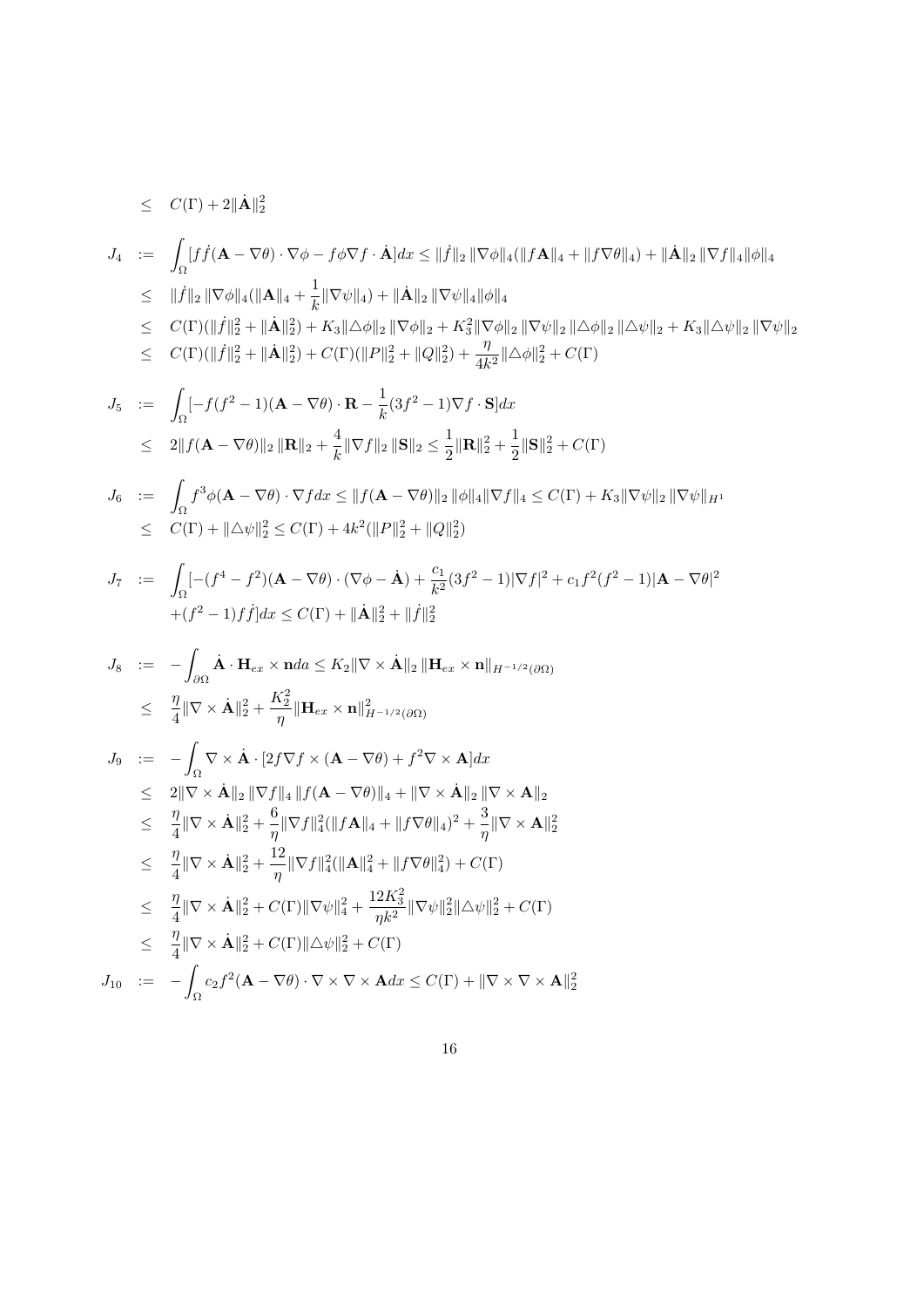From the previous estimates, we deduce the inequality

$$
I_3 \leq C_1(\Gamma) + C_2(\Gamma)(\|P\|_2^2 + \|Q\|_2^2 + \|\nabla \times \nabla \times \mathbf{A}\|_2^2) + C_3(\Gamma)[\|kf(\dot{\theta} - \phi)\|_2^2 + \|\dot{\mathbf{A}}\|_2^2 + \|f\|_2^2]
$$
  
+ 
$$
\frac{1}{2}(\|\mathbf{R}\|_2^2 + \|\mathbf{S}\|_2^2 + \eta \|\nabla \times \dot{\mathbf{A}}\|_2^2 + \frac{\eta}{k^2} \|\Delta \phi\|_2^2)
$$

 $\Box$ 

 $\Box$ 

**Lemma 5.3** If  $\mathcal{E}_0(f_0, \nabla\theta_0, \mathbf{A}_0) \leq M$ , the following inequalities hold

$$
\int_{t}^{t+1} \left[ \| \dot{f} \|_{2}^{2} + \| k f(\dot{\theta} - \phi) \|_{2}^{2} + \eta \| \mathbf{A} \|_{2}^{2} \right] d\tau \leq C(\Gamma) \tag{5.12}
$$

$$
\int_{t}^{t+1} \mathcal{E}_1(\tau) d\tau \leq C(\Gamma) \tag{5.13}
$$

for  $t > t_0$ .

*Proof.* Let us consider the relation (4.9) and integrate in the time interval  $[t, t + 1]$ . We have

$$
\mathcal{F}(t+1) - \mathcal{F}(t) + \lambda \int_{t}^{t+1} \mathcal{F}(\tau) d\tau + \int_{t}^{t+1} \left[ ||\dot{f}||_{2}^{2} + ||kf(\dot{\theta} - \phi)||_{2}^{2} + \eta ||\mathbf{A}||_{2}^{2} \right] d\tau \leq C(\Gamma).
$$

Since the functional  $\mathcal F$  is positive definite, we obtain

$$
\int_{t}^{t+1} \left[ \| \dot{f} \|_{2}^{2} + \| k f(\dot{\theta} - \phi) \|_{2}^{2} + \eta \| \mathbf{A} \|_{2}^{2} \right] d\tau \leq C(\Gamma) + \mathcal{F}(t).
$$

Thus, keeping (4.7) into account, by Theorem 4.1, we prove (5.12).

In order to prove  $(5.13)$  we observe that, by definition  $(5.1)$ , we obtain

$$
\int_{t}^{t+1} \mathcal{E}_1(\tau) d\tau = \frac{1}{2} \int_{t}^{t+1} \int_{\Omega} \left[ P^2 + Q^2 + |\nabla \times \nabla \times \mathbf{A}|^2 \right] dx d\tau.
$$

Moreover, by using equations  $(2.30)-(2.32)$ , we have

$$
\int_{t}^{t+1} \mathcal{E}_{1}(\tau) d\tau = \frac{1}{2} \int_{t}^{t+1} \int_{\Omega} \left\{ [\dot{f} + f(f^{2} - 1)]^{2} + k^{2} f^{2} (\dot{\theta} - \phi)^{2} + [\eta (\dot{\mathbf{A}} - \nabla \phi) + f^{2} (\mathbf{A} - \nabla \theta)]^{2} \right\} d\tau d\tau
$$
  

$$
\leq \int_{t}^{t+1} \left[ \| \dot{f} \|_{2}^{2} + \| f(f^{2} - 1) \|_{2}^{2} + \frac{k^{2}}{2} \| f(\dot{\theta} - \phi) \|_{2}^{2} + 2\eta^{2} (\|\dot{\mathbf{A}}\|_{2}^{2} + \|\nabla \phi\|_{2}^{2}) + \| f^{2} (\mathbf{A} - \nabla \theta) \|_{2}^{2} \right] d\tau
$$

so that in view of (5.12), of Lemma 5.1 and of Theorem 4.1, we obtain (5.13).

**Theorem 5.1** If  $\Omega \subset \mathbb{R}^2$ , the system (2.30)-(2.32) possesses a maximal attractor.

$$
17\,
$$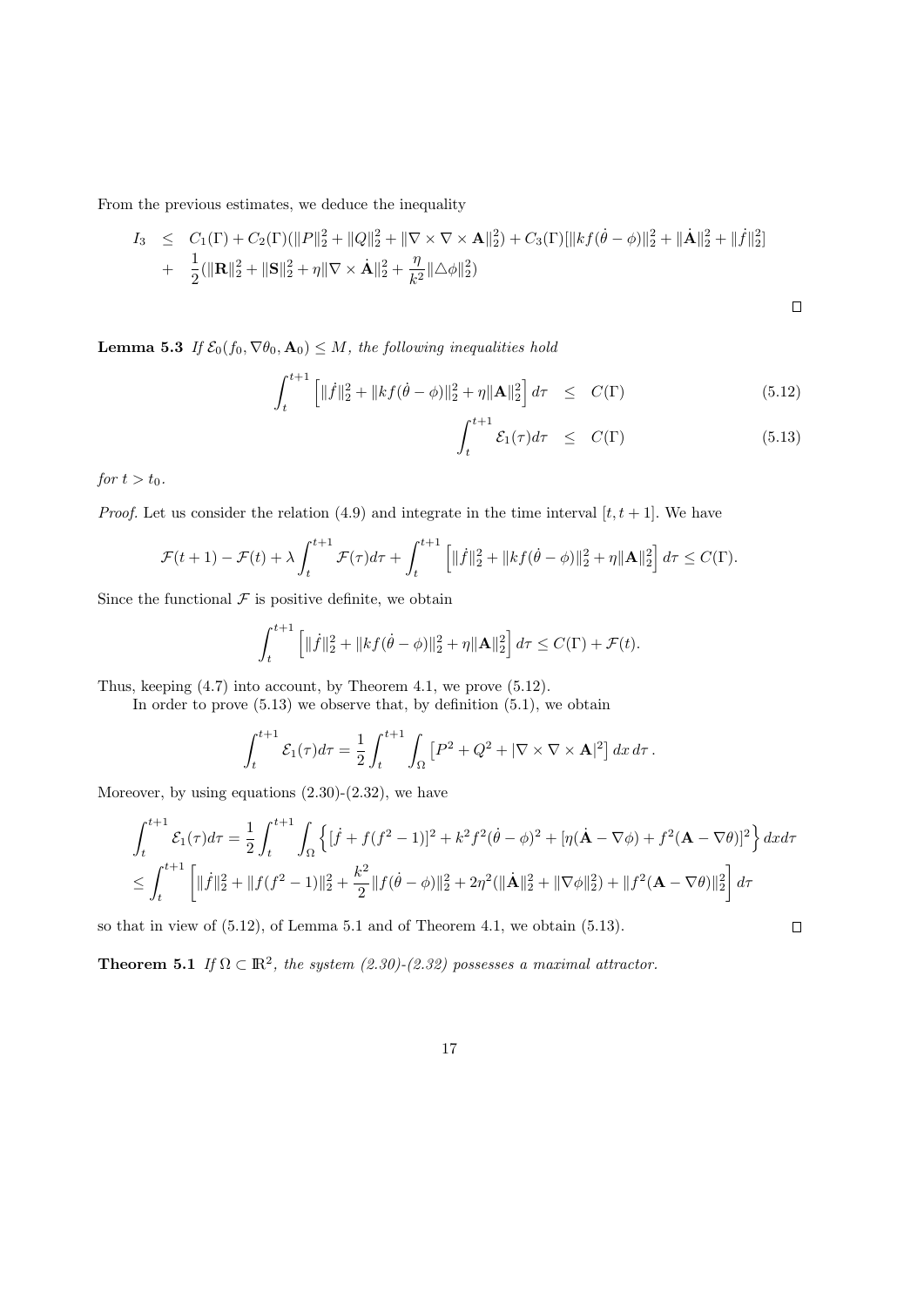Proof. In view of Lemma 5.2, from (5.8) we have

$$
\frac{d}{dt}(\mathcal{E}_1 + \gamma \mathcal{E}_0) + \int_{\Omega} \left[ c_1 P^2 + c_1 Q^2 + \frac{\eta}{2k^2} (\Delta \phi)^2 + \frac{\eta}{2} |\nabla \times \dot{\mathbf{A}}|^2 + |\nabla \times \nabla \times \mathbf{A}|^2 + \frac{1}{2} |\mathbf{R}|^2 + \frac{1}{2} |\mathbf{S}|^2 \right] dx
$$
\n
$$
\leq C_1(\Gamma) + 2C_2(\Gamma) \mathcal{E}_1 + C_3(\Gamma) [\|kf(\dot{\theta} - \phi)\|_2^2 + \|\dot{\mathbf{A}}\|_2^2 + \|f\|_2^2]
$$

Hence

$$
\frac{d}{dt}(\mathcal{E}_1 + \gamma \mathcal{E}_0) \le C_1(\Gamma) + 2C_2(\Gamma)(\mathcal{E}_1 + \gamma \mathcal{E}_0) + C_3(\Gamma)[\|kf(\dot{\theta} - \phi)\|_2^2 + \|\dot{\mathbf{A}}\|_2^2 + \|f\|_2^2]
$$

The inequalities (5.12) and (5.13) allow to apply the uniform Gronwall lemma (see [13]) which proves that  $\mathcal{E}_1(t)$  is bounded for  $t > t_0$ . This guarantees the existence of the maximal attractor for the system.  $\Box$ 

#### Acknowledgments

Research performed under the auspices of G.N.F.M. – I.N.D.A.M. and partially supported by University of Bologna – Funds for selected topics.

### References

- [1] S. Chapman, S. Howison, and J. Ockendon, Macroscopic models for superconductivity, Siam Review, 34, 529–560 (1992).
- [2] Q. Du, Global existence and uniqueness of solutions of the time-dependent Ginzburg-Landau model for superconductivity,  $Appl. Anal., 53, 1-17 (1994).$
- [3] M. Fabrizio, Superconductivity and gauge invariance of Ginzburg-Landau equations, Int. J. Engrn. Sc., **37** (1999), 1487–1494.
- [4] M. Fabrizio, G. Gentili, and B. Lazzari, A nonlocal thermodynamic theory of superconductivity, Mathematical Models and Methods in Applied Sciences, 7, 345–362 (1997).
- [5] V.L. Ginzburg and L.D. Landau, On the theory of superconductivity, Zh. Eksp. Teor. Fiz. (USSR), 20, 1064-1082 (1950). Engl. transl. in L.D. Landau; Men of Physics, ed. D. ter Haar, Vol. I. Pergamon Press, Oxford, 138-167 (1965).
- [6] L. Gor'kov and G. Eliashberg, Generalization of the Ginzburg-London equations for nonstationary ` problems in the case of alloys with paramagnetic impurities, Soviet Phys. JETP, 27, 328 – 334 (1968).
- [7] H.G. Kaper and P. Takac, An equivalence relation for the Ginzburg-Landau equations of superconductivity, ZAMP, 48, 665-675 (1997).
- [8] H. London, An experimental examination of electrostatic behaviour of superconductors, Proc. Roy. Soc., 155,  $102 - 110$  (1936).
	- 18